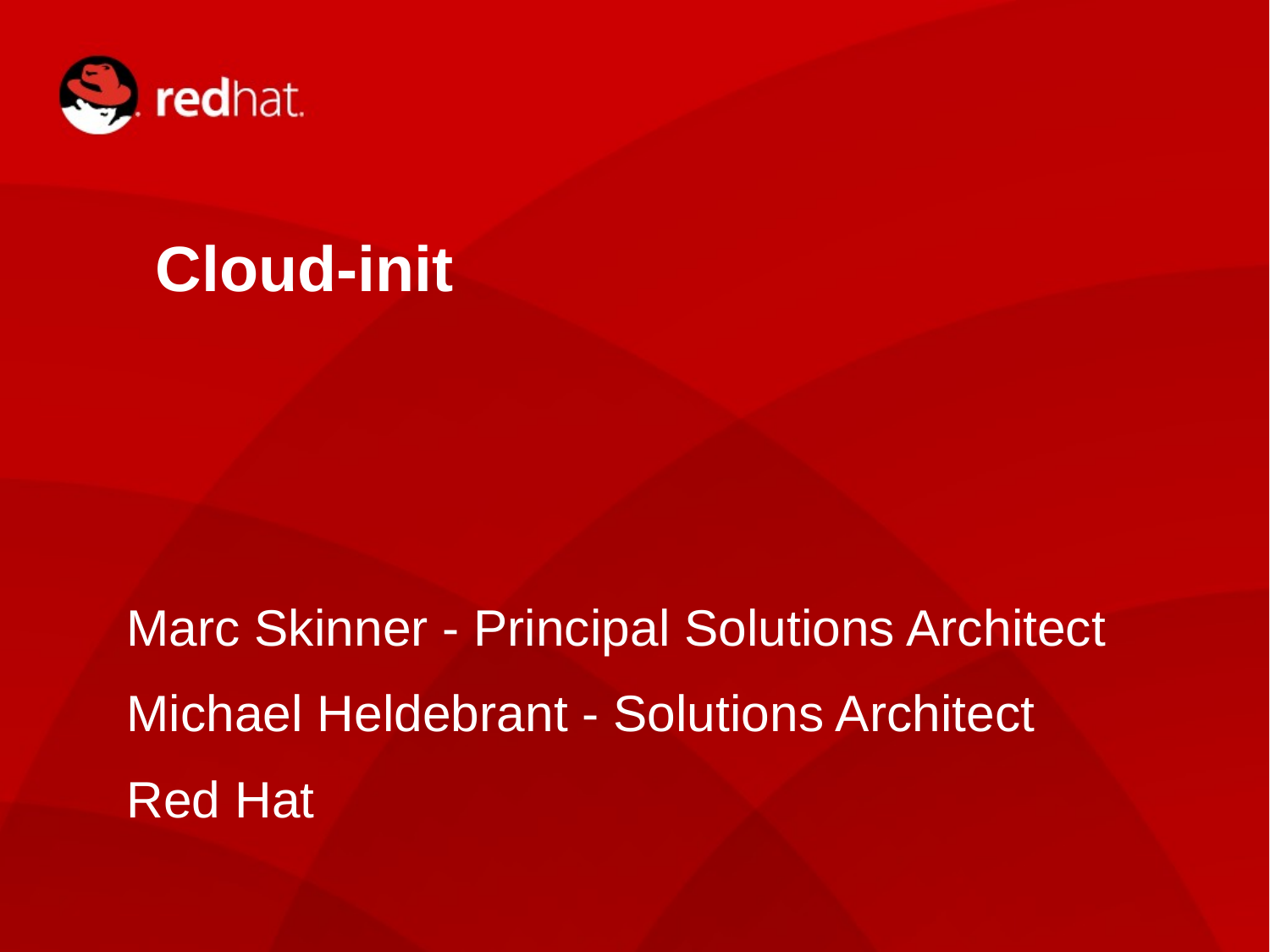## **Agenda**

- What is cloud-init?
- What can you do with cloud-init?
- How does it work?
- Using cloud-init enabled images
	- RHEV
	- RHOS
	- VMware
- Cloudforms leveraging cloud-init

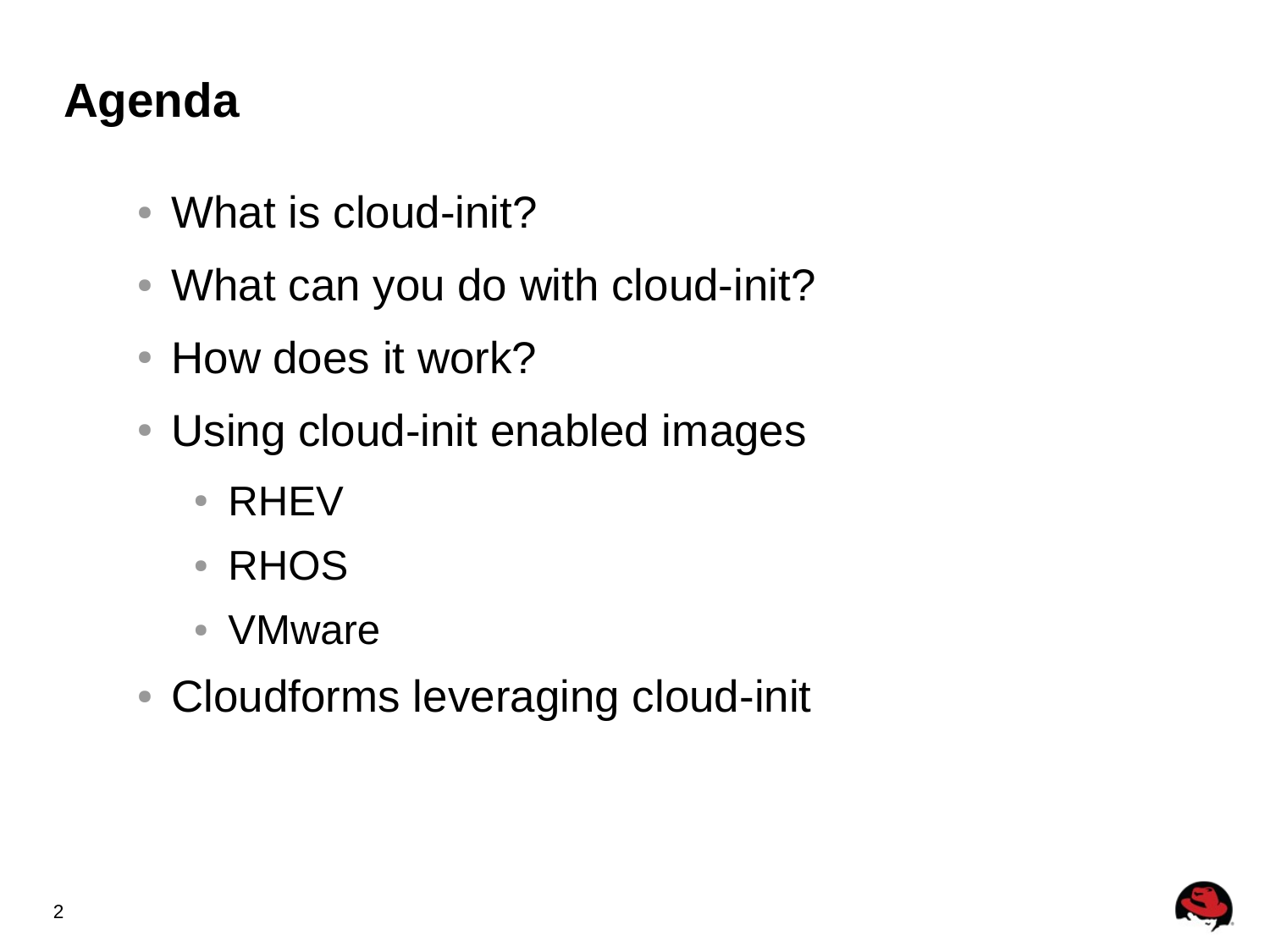## **What is cloud-init?**

- Provides boot time customization for cloud and virtualization instances.
- Service runs early during boot, retrieves user data from an external provider and performs actions
- Supported user data formats:
	- Shell scripts (starts with  $\#!$ )
	- Cloud config files (starts with #cloud-config)
		- Standard YAML syntax available for many common configuration operations.
	- MIME multipart archive.
		- Custom part handling also available.
- Modular and highly configurable.

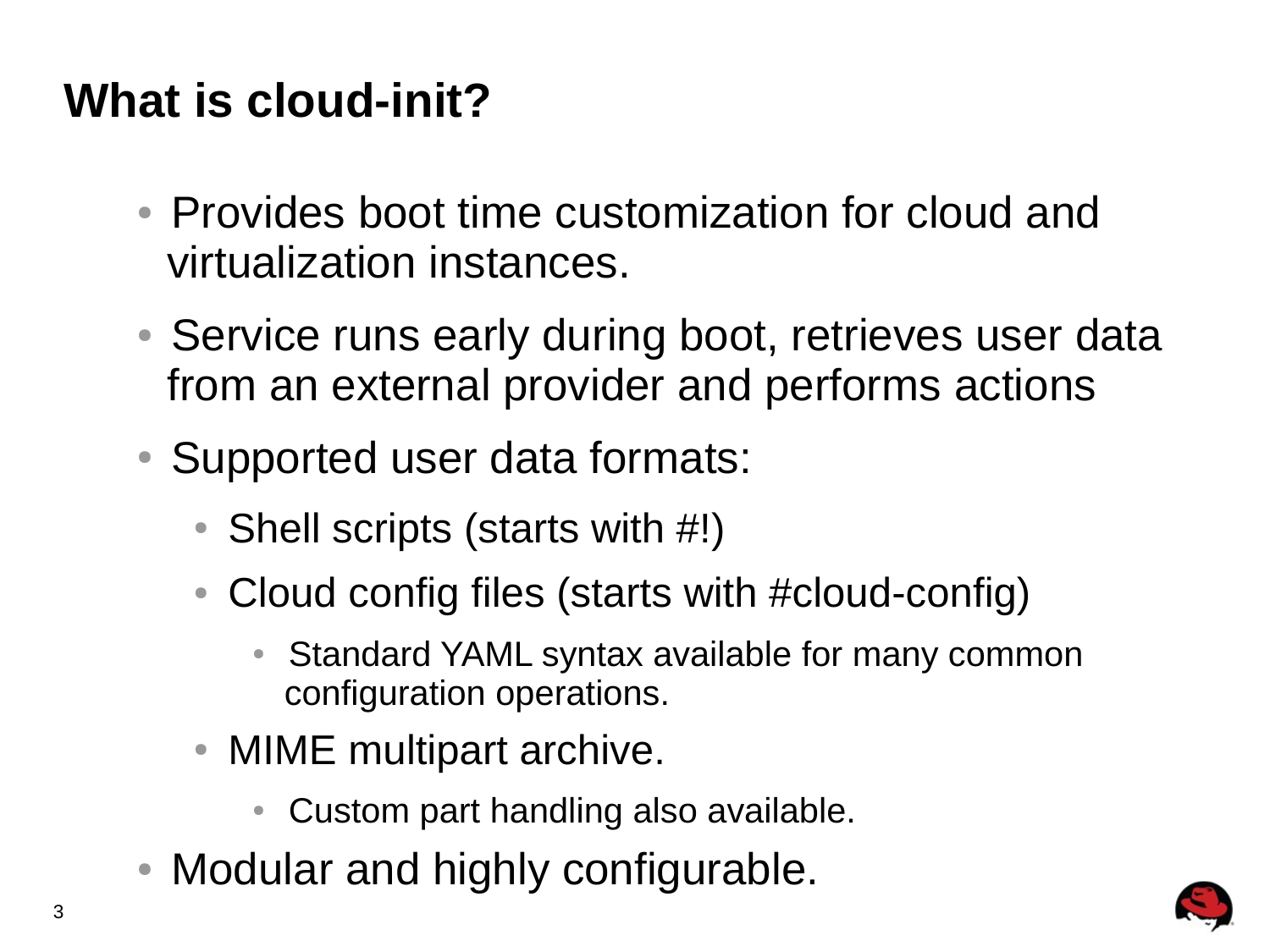## **What is cloud-init?**

- cloud-init has modules for handling:
	- Disk configuration
	- Command execution
	- Creating users and groups
	- Package management
	- Writing content files
	- Bootstrapping Chef/Puppet
- Additional modules can be written in Python if desired.

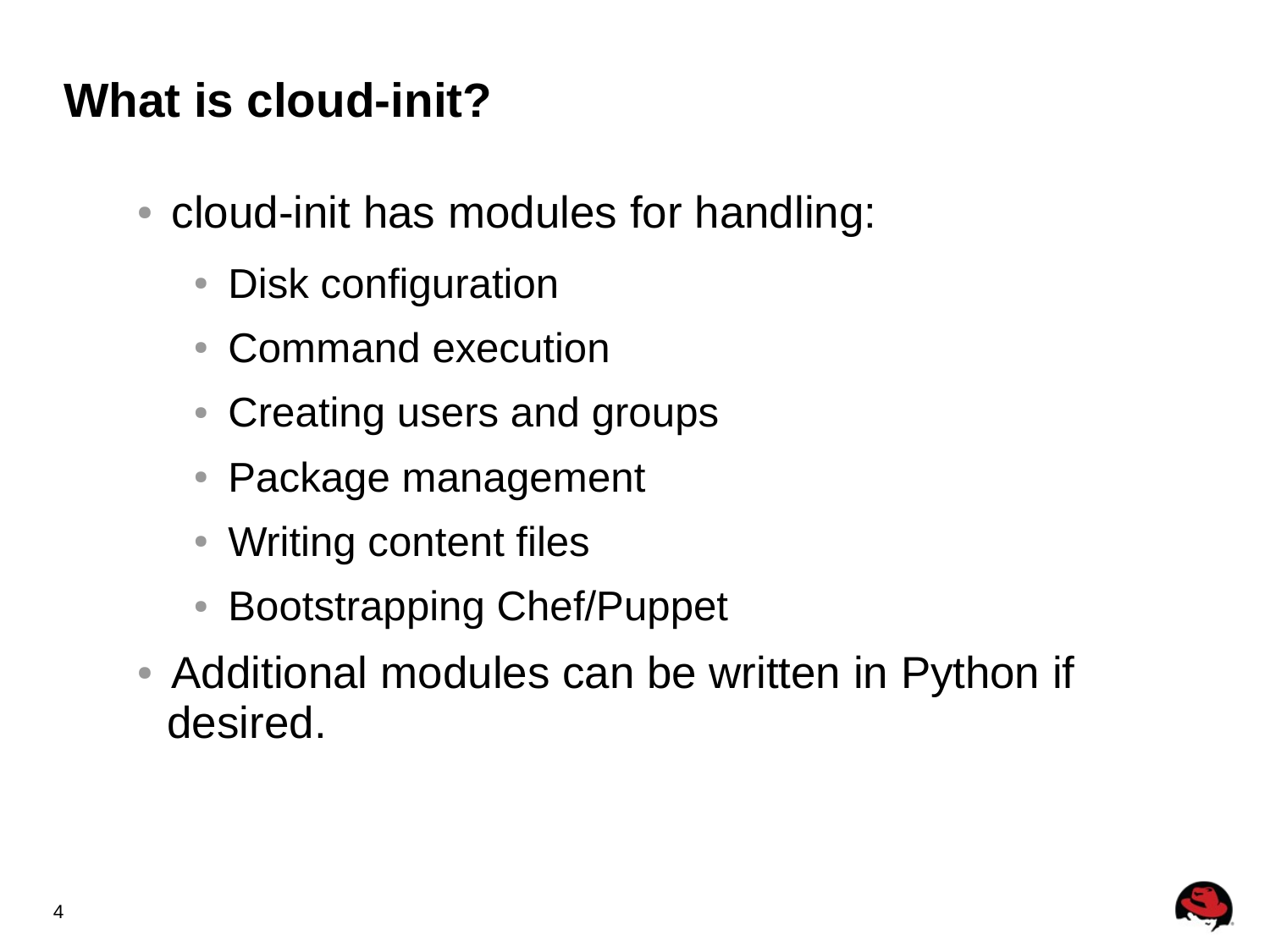#### **What is cloud-init?**

- Can be used to bootstrap other configuration management tools or agents.
- Widely used and broadly supported solution:
	- OpenStack
	- Amazon EC2
	- RHEV
	- VMware
- Written in Python but other implementations possible (e.g. the shells scripts used in the Cirros image).

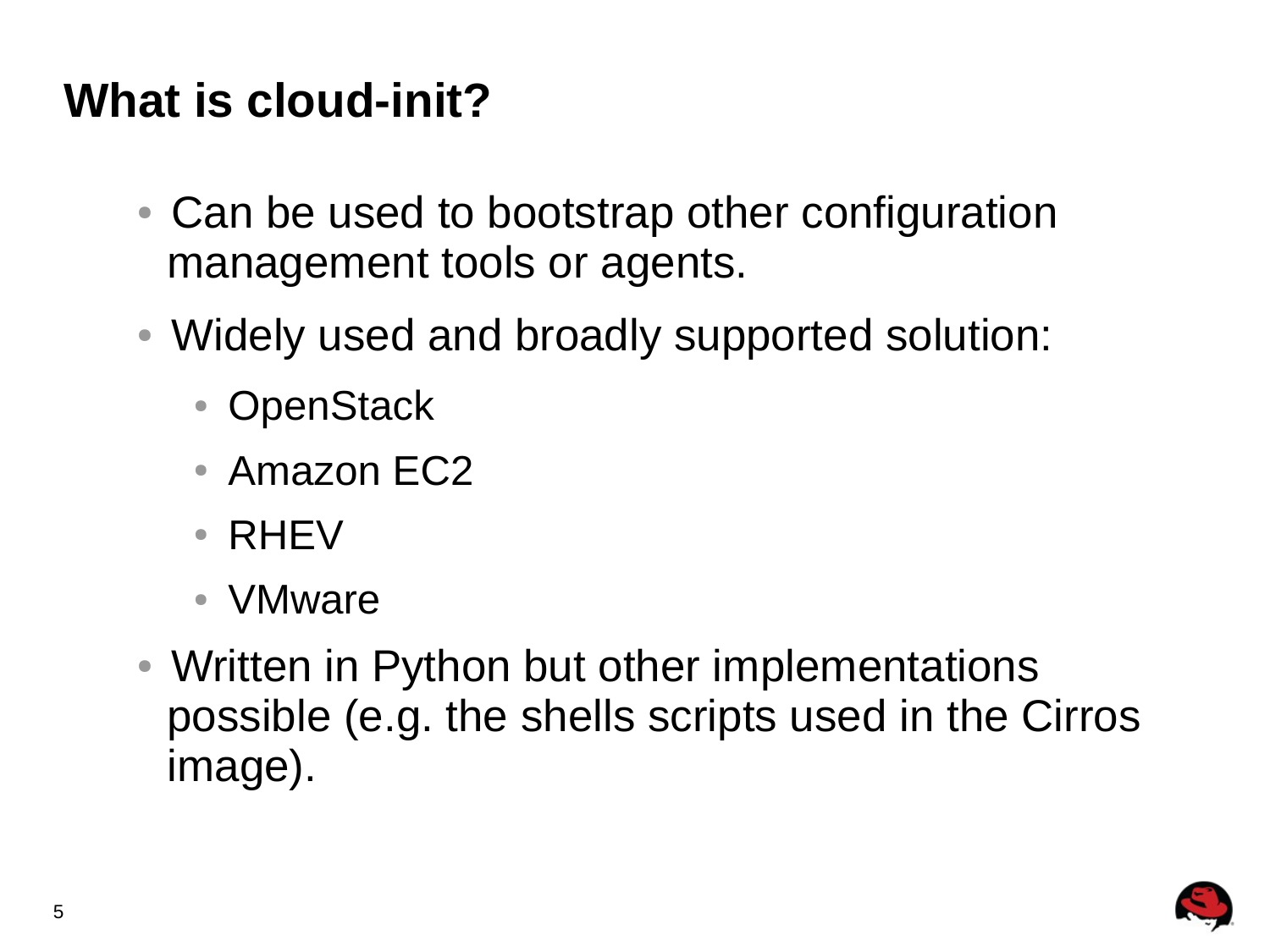#### **What is cloud-init? - Data Categories**

- **meta-data** is provided by the cloud platform.
- **user-data** is a chunk of arbitrary data the user provides.
- Retrieved from data source and saved to **/var/lib/cloud/**

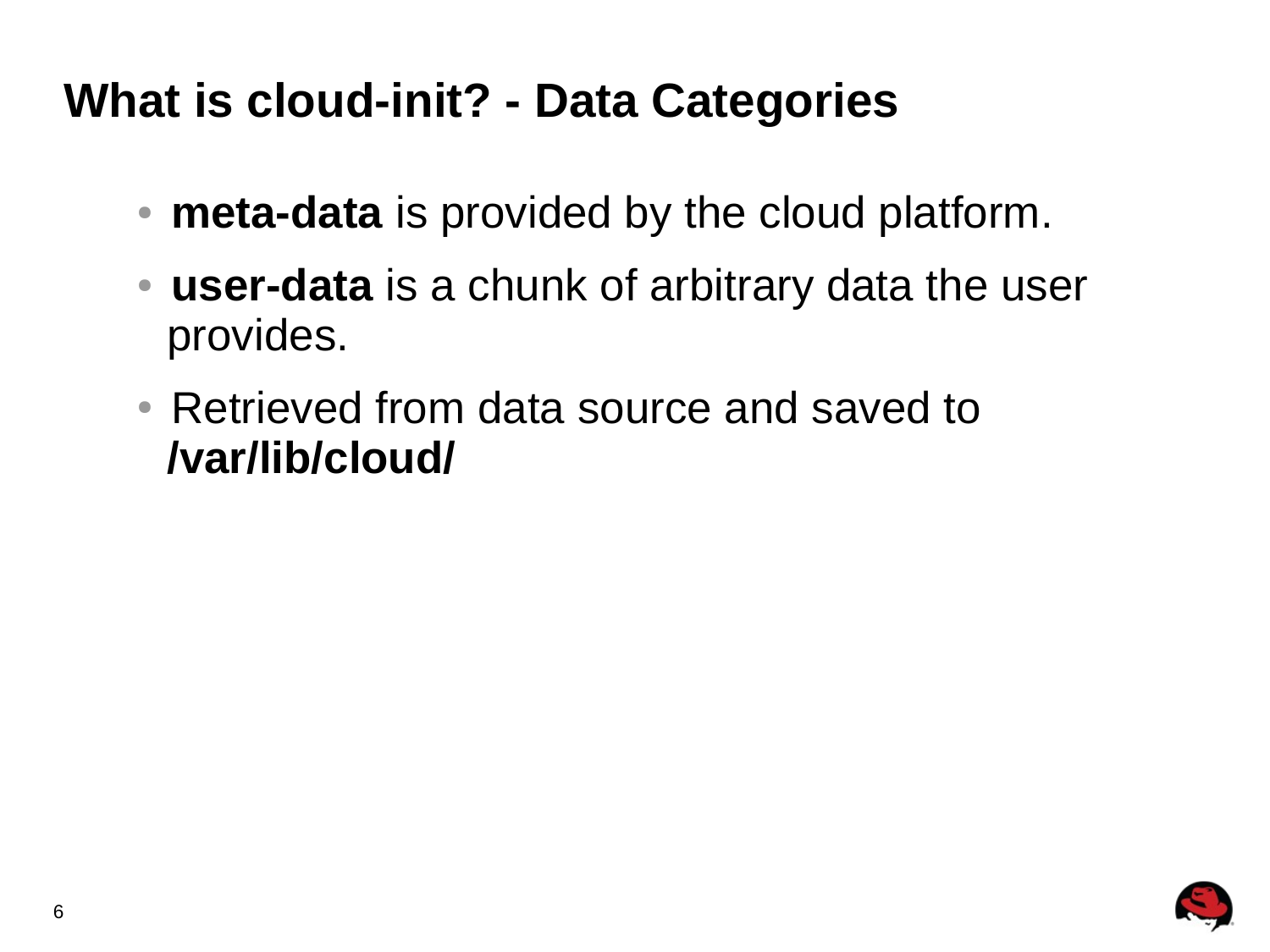#### **What can you do with cloud-init?**

- You may already be using it!:
	- Injects SSH keys.
	- Grows root filesystems.
- Other module support tasks such as:
	- Setting the hostname.
	- Setting the root password.
	- Setting locale and time zone.
	- Running custom scripts.

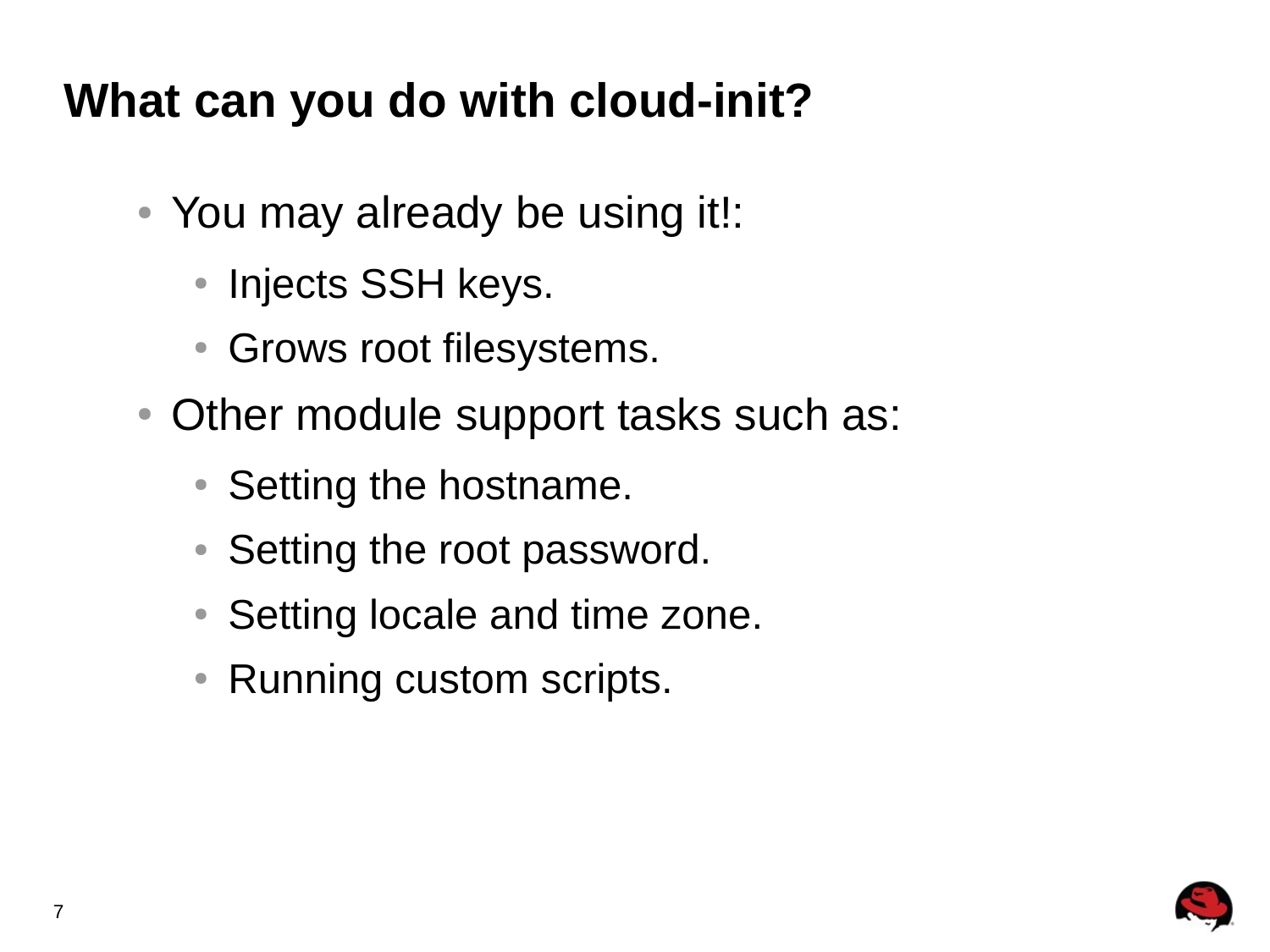• Upgrading and installing packages:

#cloud-config

package upgrade: true

packages:

- git
- screen
- vim-enhanced

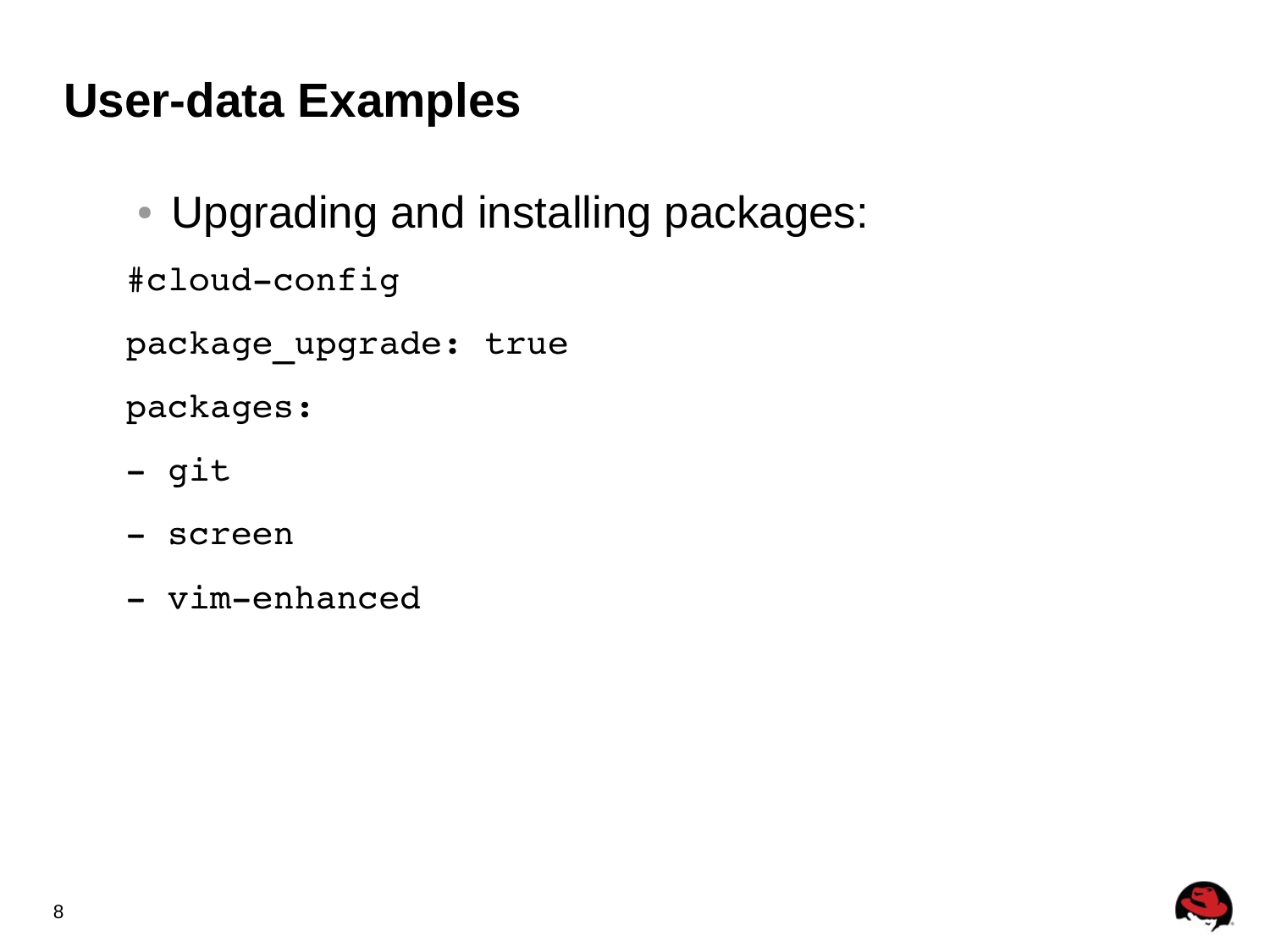• Run an arbitrary command:

#cloud-config

runcmd:

- rhnreg ks --activationkey=3753...
- Or:

```
#!/bin/bash
```

```
rhnreg ks --activationkey=3753...
```
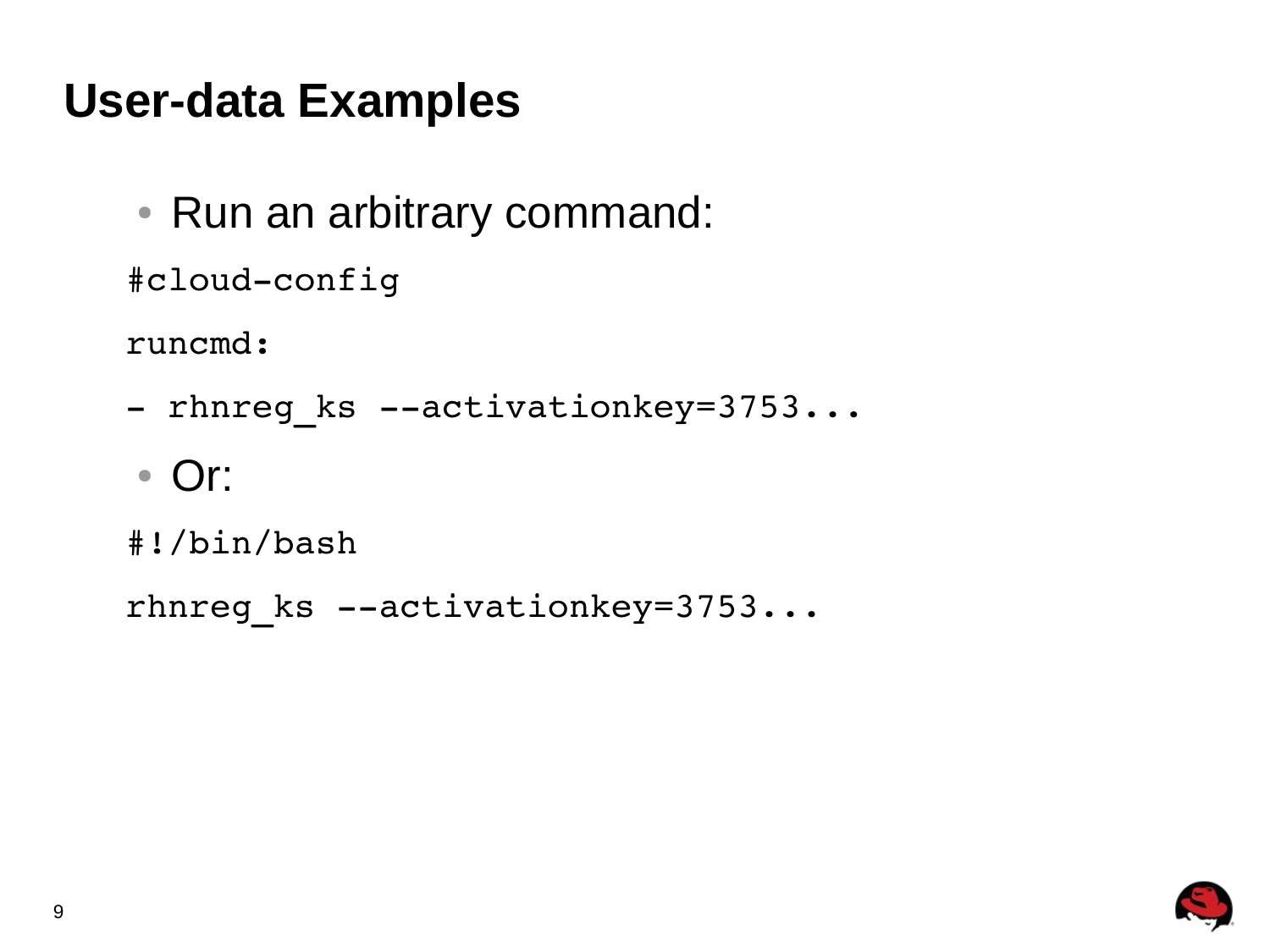• Configure Puppet agent: #cloud-config puppet: conf: agent:

server: "puppetmaster.example.org"

certname: "%i.%f"

cacert:

-----BEGIN CERTIFICATE-----

…

-----END CERTIFICATE-----

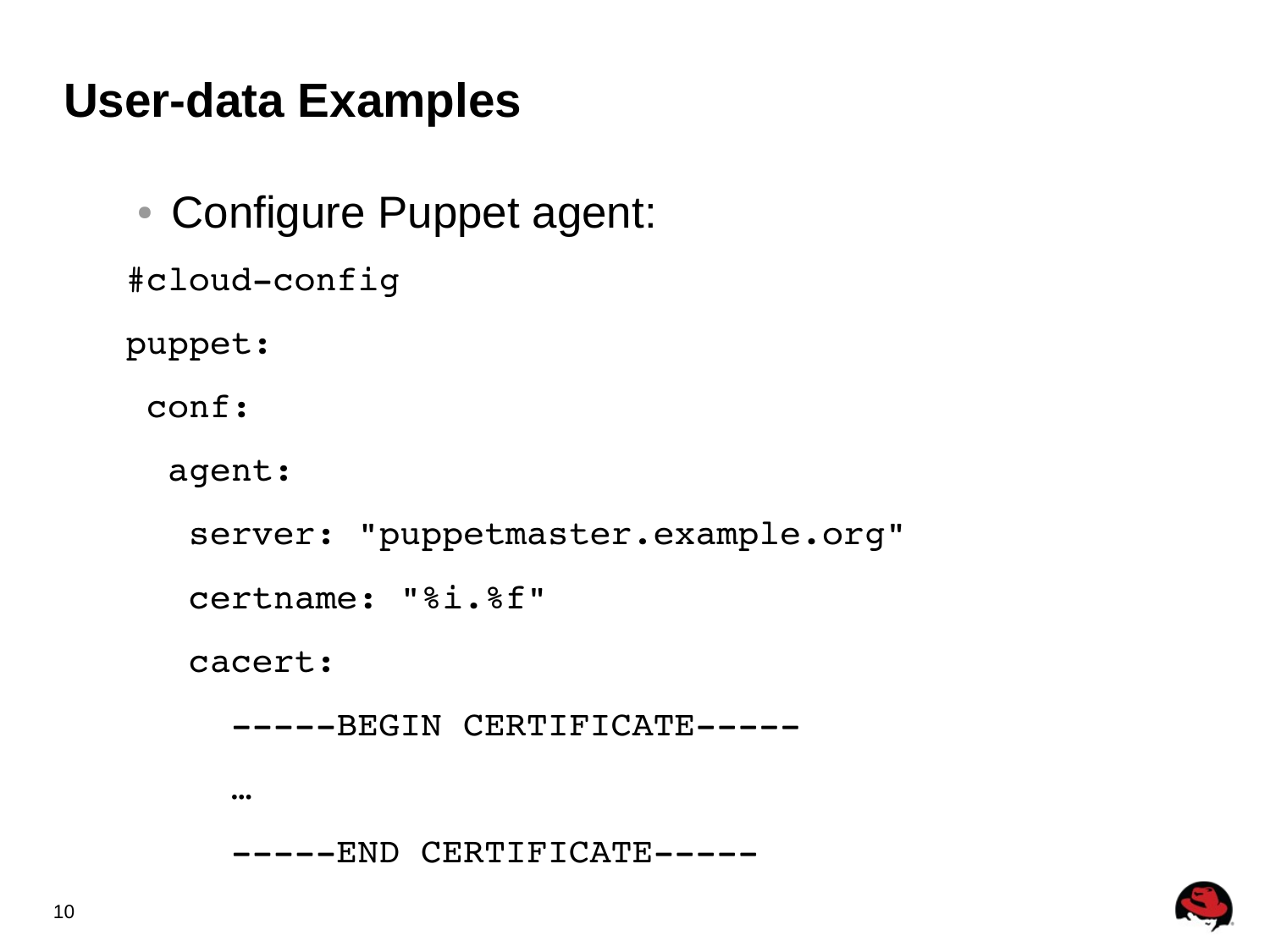#### • Configure Chef:

#cloud-config

chef:

```
install_type: "packages"
```
force\_install: false

```
server url: "https://chef.yourorg.com:4000"
```

```
node name: "your-node-name"
```

```
environment: "production"
```

```
validation name: "yourorg-validator"
```

```
validation key: |
```

```
-----BEGIN RSA PRIVATE KEY-----
```

```
YOUR-ORGS-VALIDATION-KEY-HERE
```

```
-----END RSA PRIVATE KEY-----
```
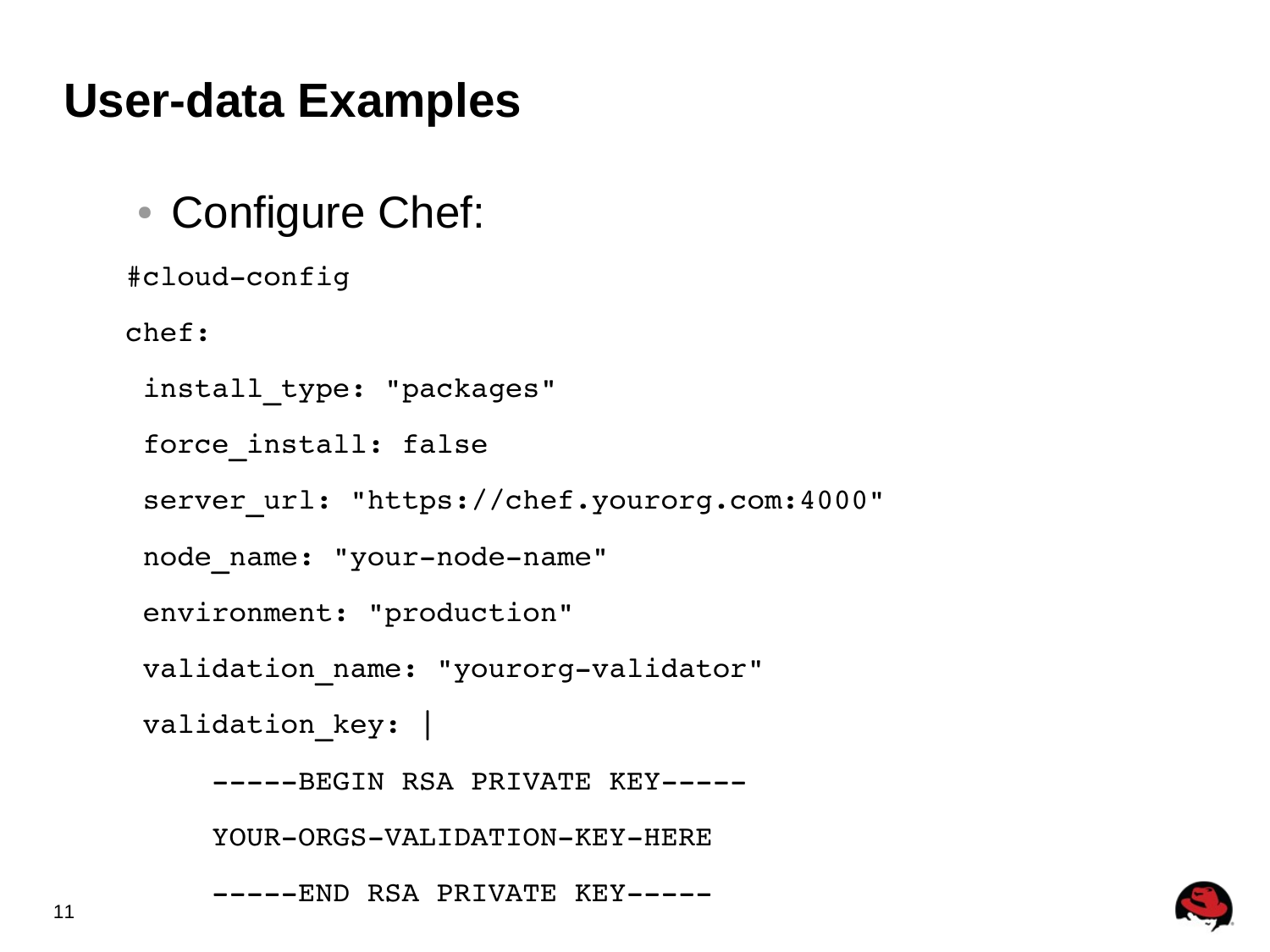• Configure Chef part 2:

run\_list:

- "recipe[apache2]"
- "role[db]"
- initial\_attributes:

apache:

prefork:

maxclients: 100

keepalive: "off"

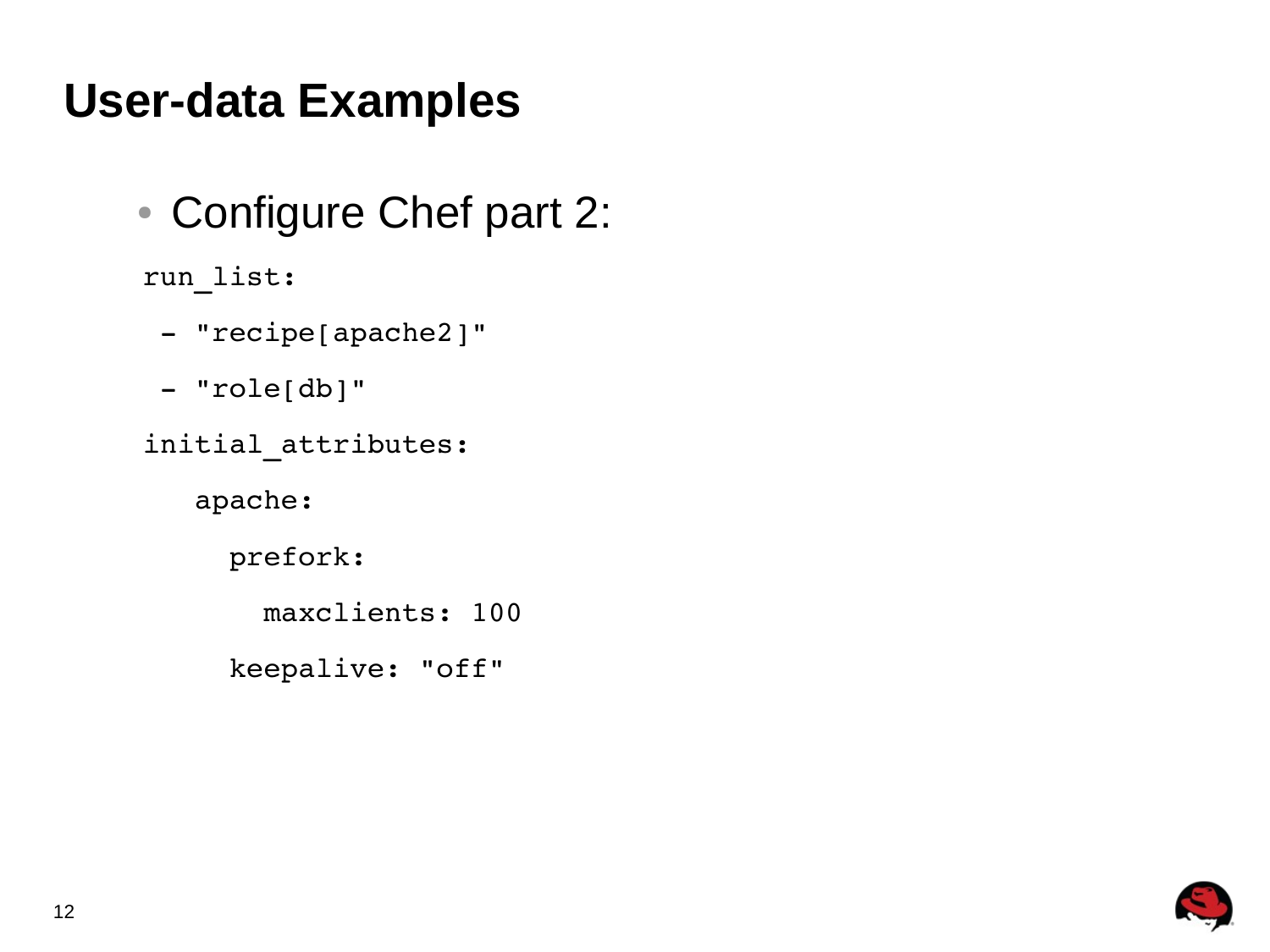- Including additional user-data files:
- #include

http://config.example.com/cloud-config http://config.dept.example.com/cloud-config

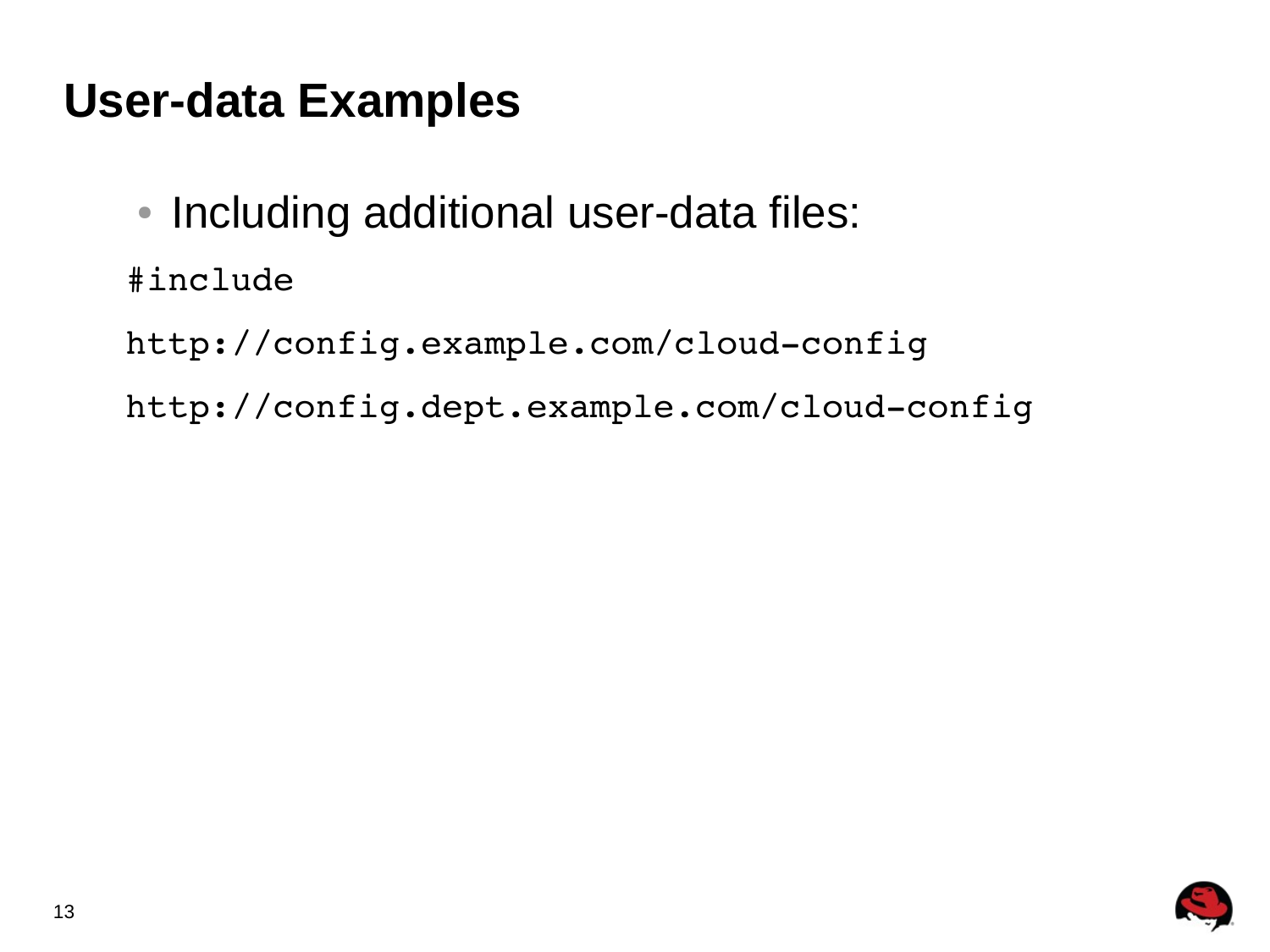- Other possibilities:
	- Additional YUM repository configuration.
	- Guest agent installation/configuration.
	- Use #include or arbitrary wget/curl command to retrieve configuration script from a central location.
	- phone home to post objects to an arbitrary url
- More examples at:
	- [http://cloudinit.readthedocs.org/en/latest/topics/exam](http://cloudinit.readthedocs.org/en/latest/topics/examples.html) [ples.html](http://cloudinit.readthedocs.org/en/latest/topics/examples.html)

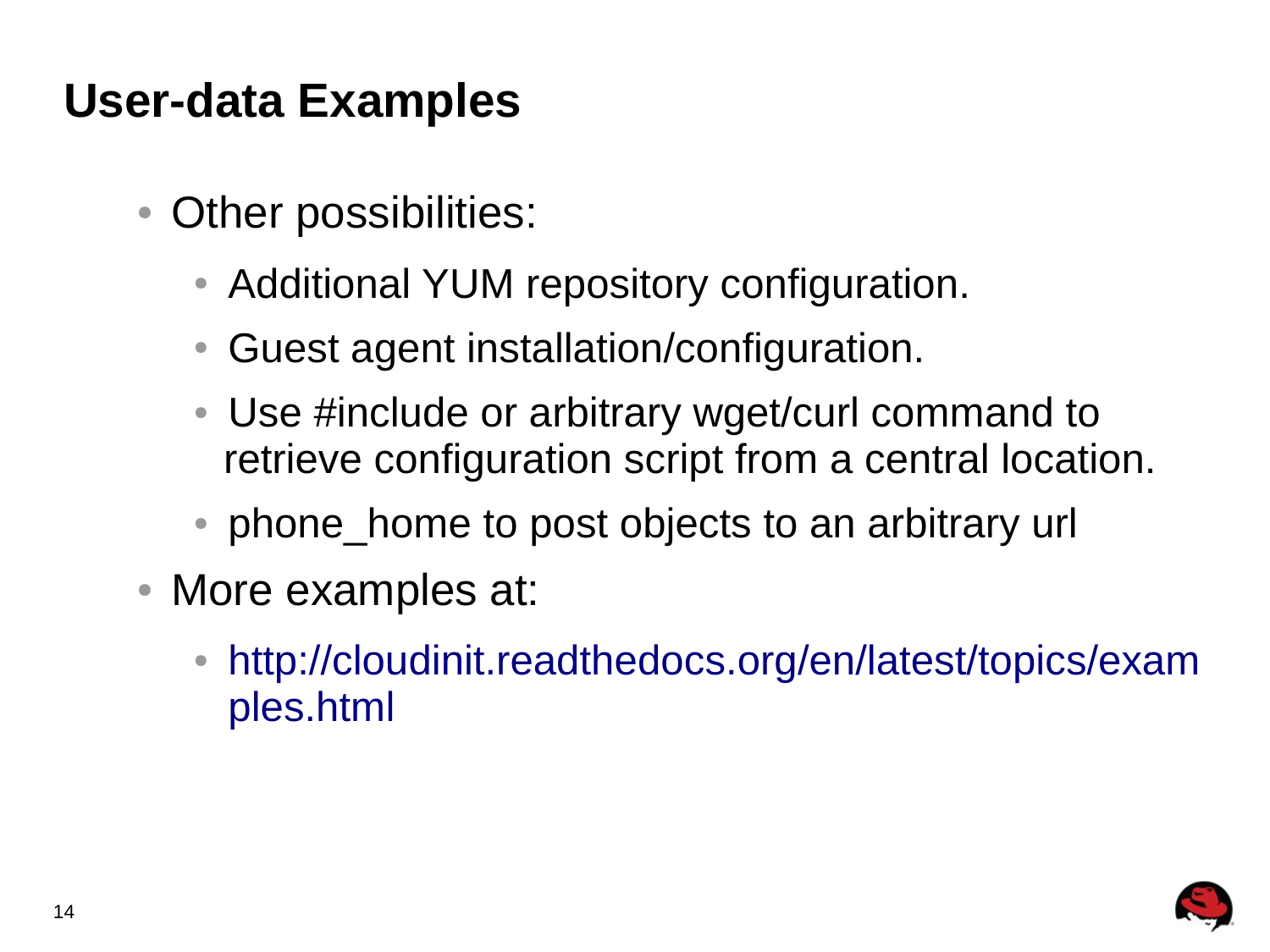#### **How does it work – RHEV**

- cloud-init on RHEV searches for a floppy drive containing a user-data.txt file
- RHEV creates virtual floppy drive with user-data.txt file with content in a format cloud-init expects:
	- Shell script  $(\#!)$
	- Cloud-config (#cloud-config)

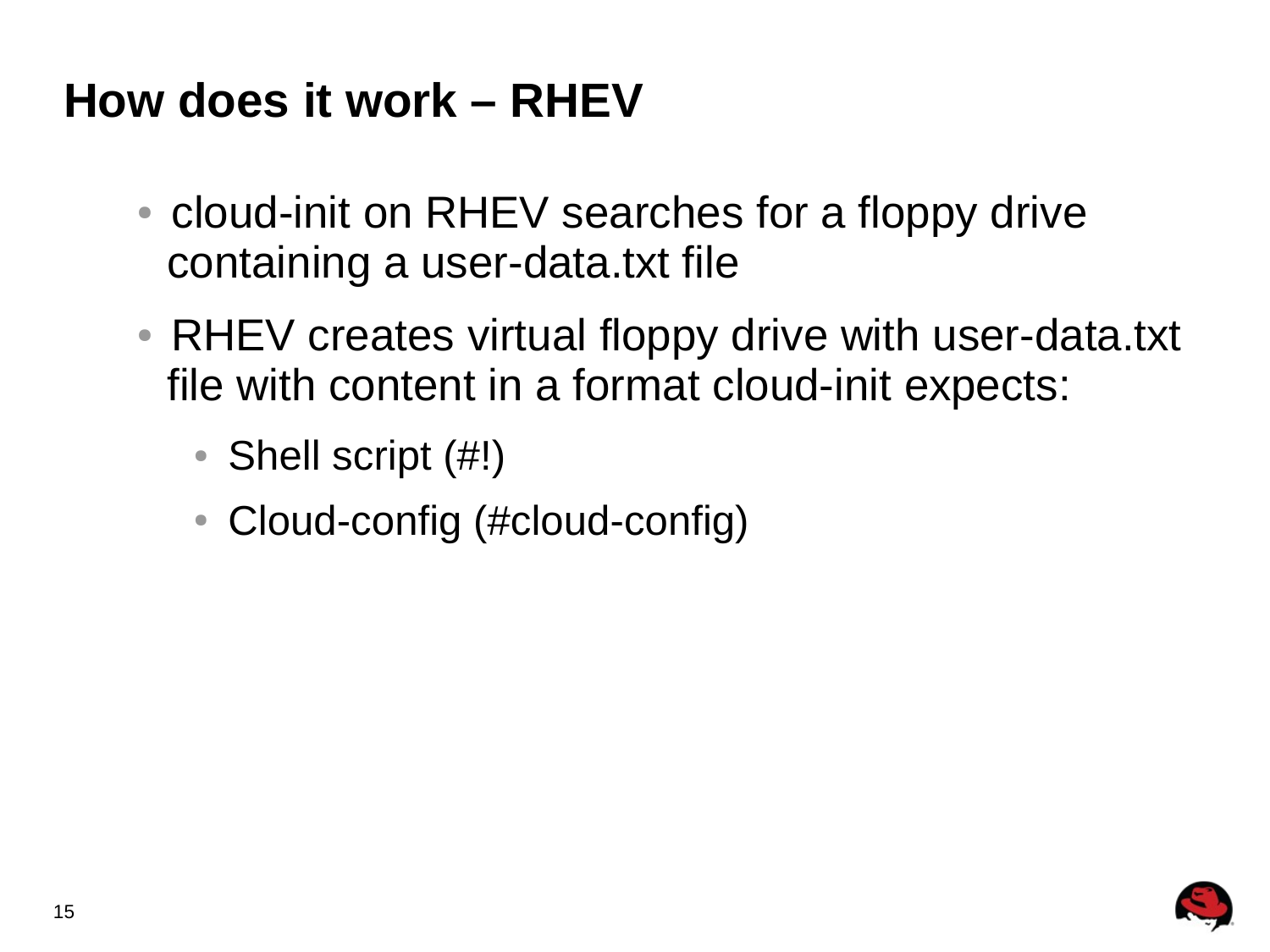## **Using cloud-init enabled images (RHEV)**

| Run Virtual Machine(s) $\circledcirc$ |                                  |
|---------------------------------------|----------------------------------|
| + Boot Options                        |                                  |
| + Linux Boot Options                  |                                  |
| <b>Initial Run</b>                    |                                  |
| Cloud-Init                            |                                  |
| Hostname                              | sgordon-cloud-init               |
| Network                               |                                  |
| Select network above                  | Add new<br>Remove selected<br>÷  |
| SSH Authorized Keys                   |                                  |
|                                       |                                  |
| Regenerate System SSH Keys            |                                  |
| Time Zone                             | (GMT)<br>Greenwich Mean Time     |
| Root Password                         |                                  |
| Verify Root Password                  |                                  |
| File Attachment                       |                                  |
| Select pathname above                 | Add new<br>Remove selected<br>÷. |
| + Host                                |                                  |
| + Display Protocol                    |                                  |
| <b>Custom Pronartias</b>              |                                  |
|                                       | Cancel<br>ОΚ                     |

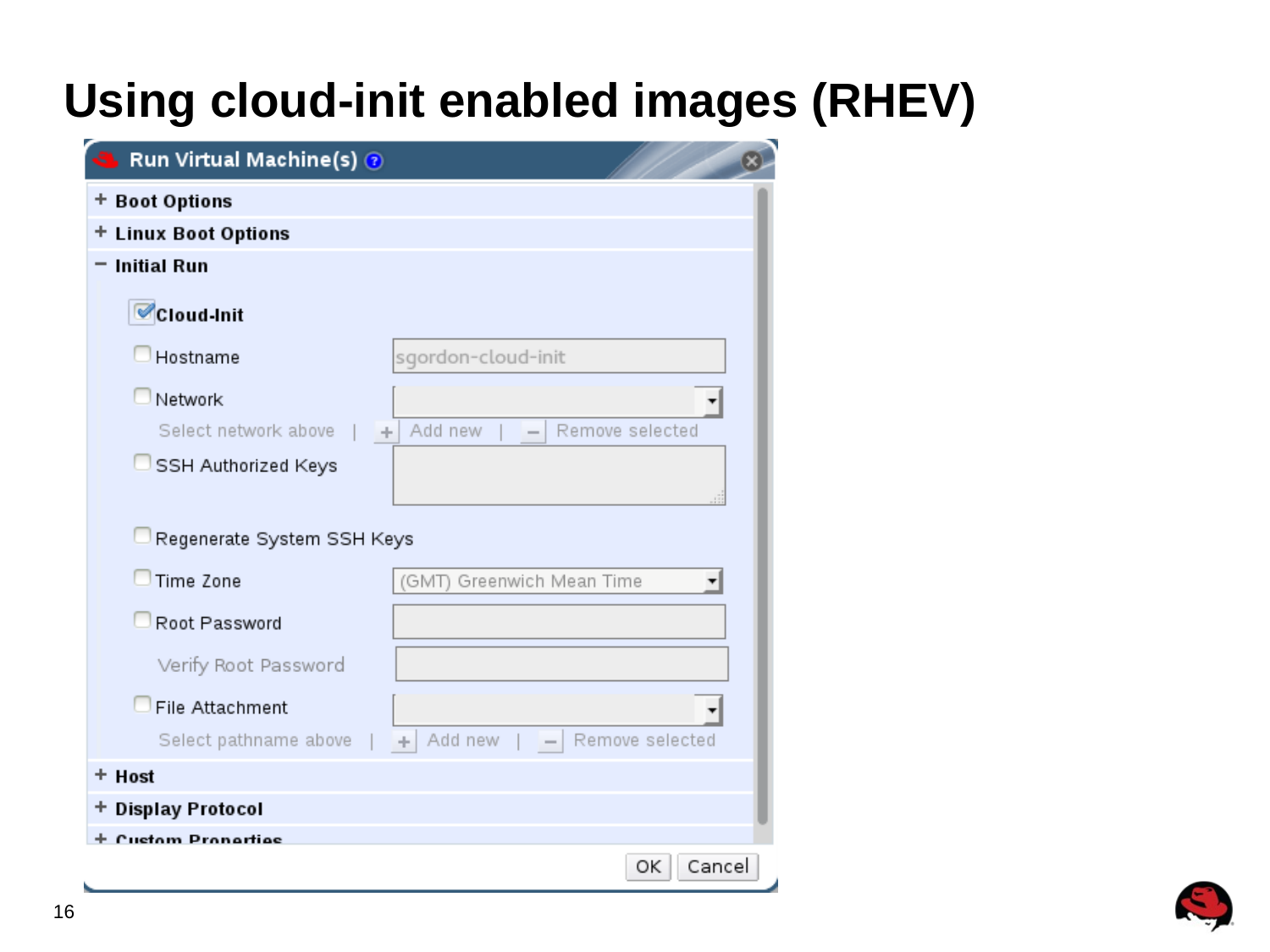## **Using cloud-init enabled images (RHEV)**

- Install the **rhel-guest-image-6** package from RH common:
	- # yum install rhel-quest-image-6
- Upload the image to an export domain:
	- # engine-image-uploader upload --export-domain DefaultExport /usr/share/rhel-quest-image- $6/r$ hel-quest-image-6-6.5-20140116.1-1/
- Import the template into RHEV-M
- Create a virtual machine from the template.
- Click "Run Once".
- Click "Initial Run" and then click "cloud-init".

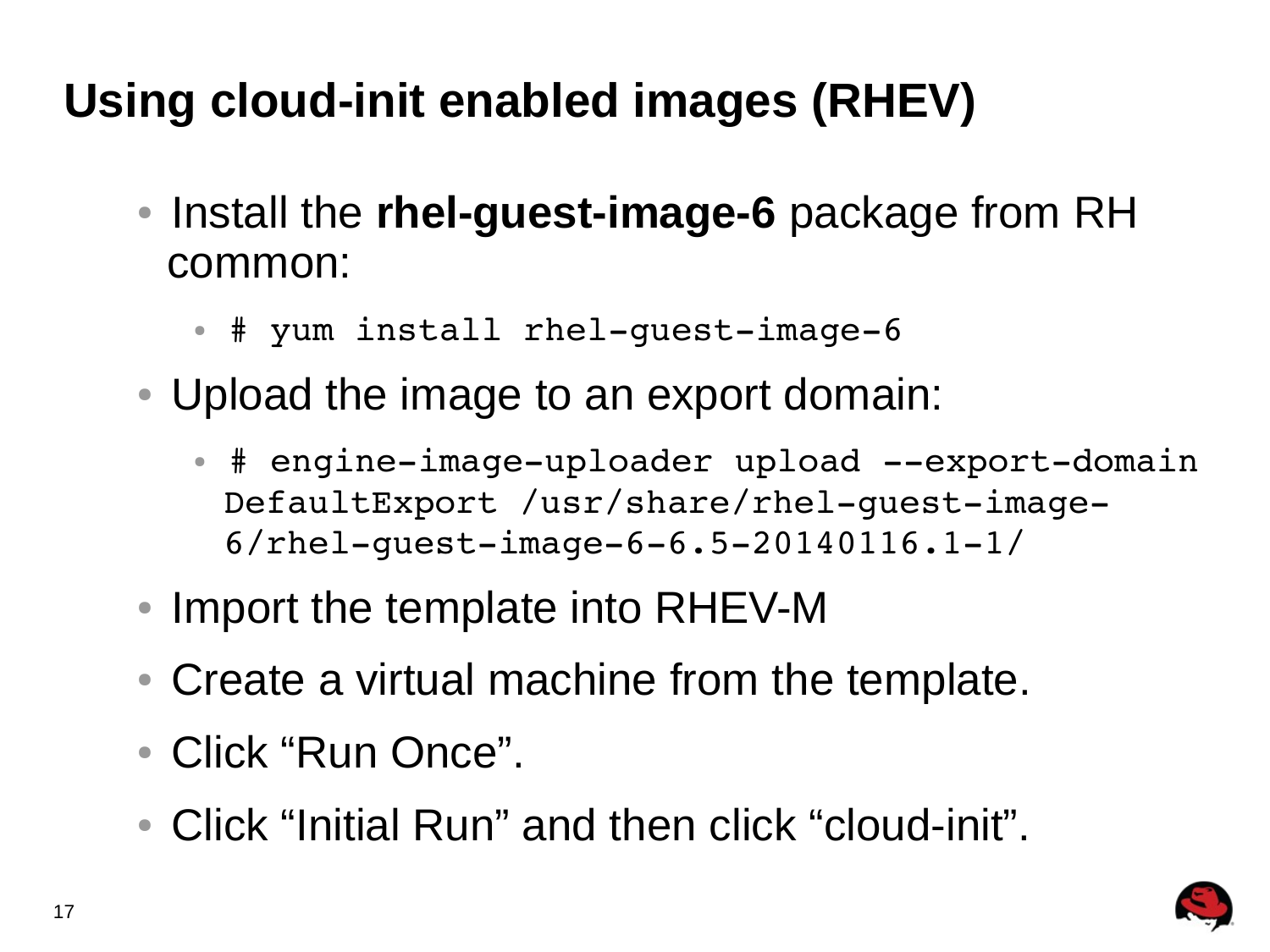## **Using cloud-init enabled images (RHEV)**

<vm>

```
  <payloads>
    <payload type="floppy">
   <file name="user-data.txt">
             <content>
              #!/bin/bash
     echo Testing... & gt; & gt; /root/testing.txt
             </content>
   \langlefile>
    </payload>
</payloads>
```


18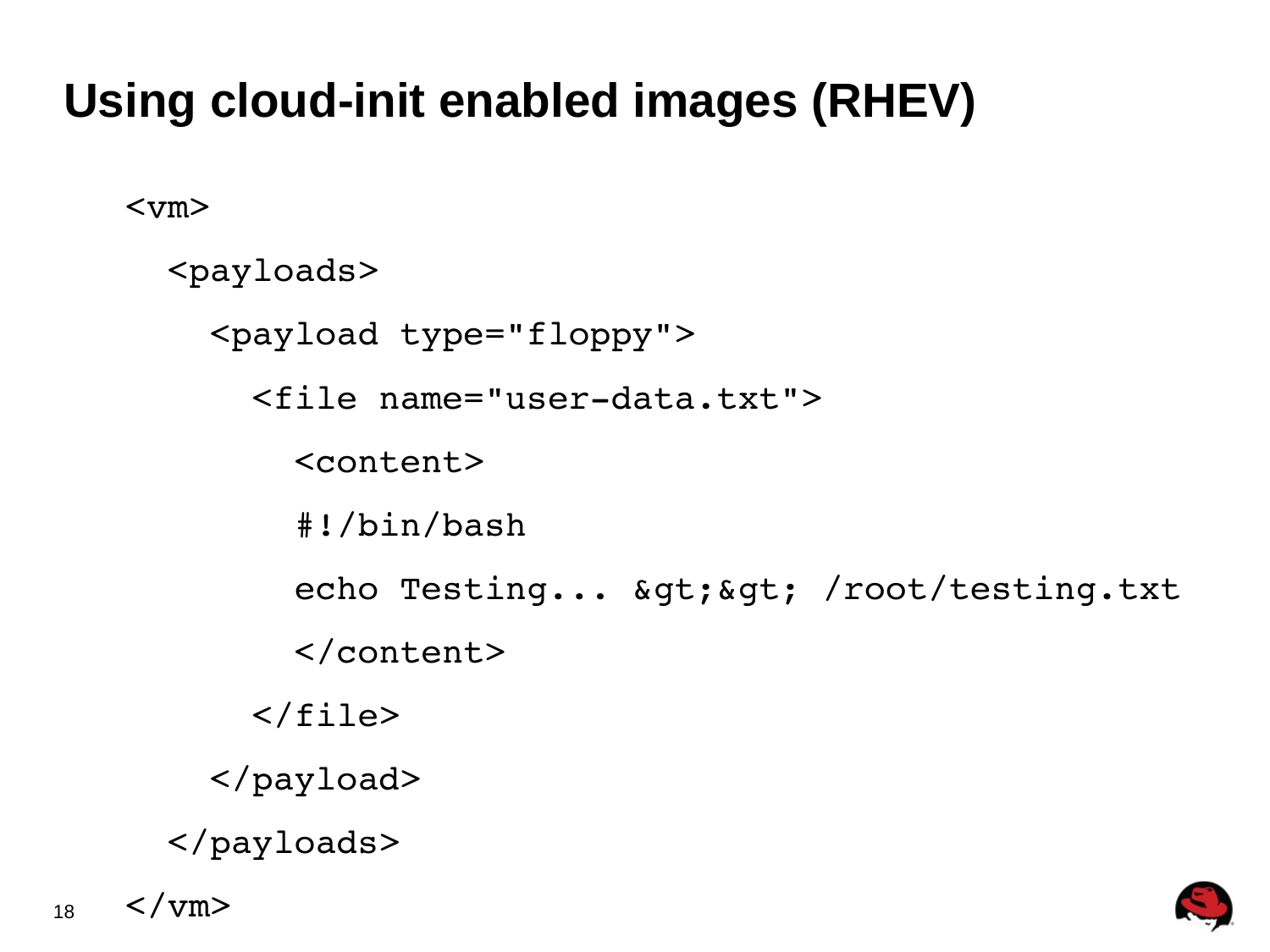#### **How does it work - OpenStack / EC2**

- Accesses metadata service at
	- http://169.254.169.254/latest/meta-data
	- http://169.254.169.254/latest/user-data
- NAT rules on your network controller make this work.
- Service provided by **nova-api** (accessed via perrouter **neutron-metadata-proxy** when using Neutron).

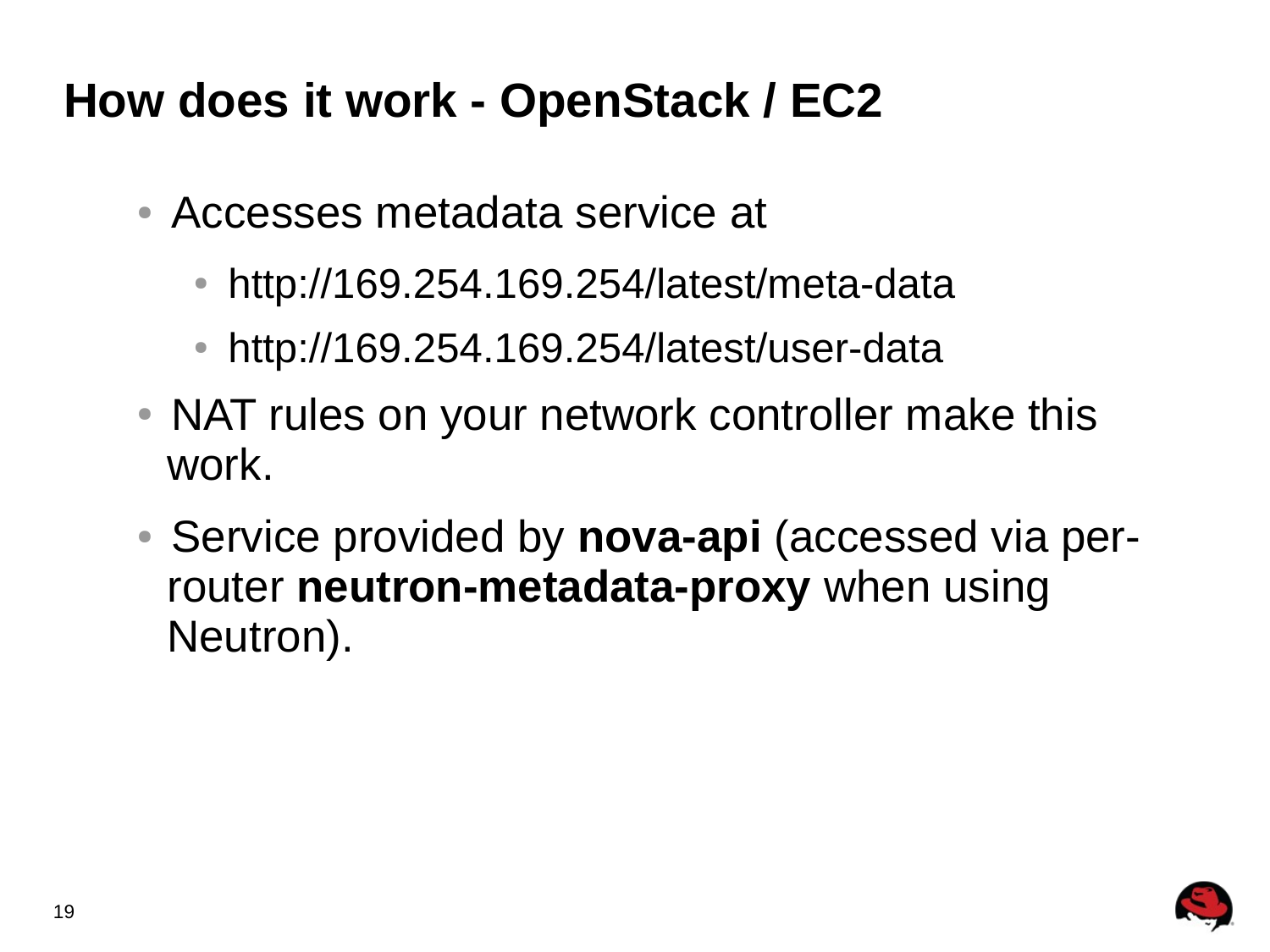## **Using cloud-init enabled images (RHOS)**

| <b>Launch Instance</b>               |                   |             |                                                                                         | $>\,$ |
|--------------------------------------|-------------------|-------------|-----------------------------------------------------------------------------------------|-------|
| Details *                            | Access & Security | Networking  | Post-Creation                                                                           |       |
| Keypair<br>fedora-sgordon            |                   | ▼<br>$^{+}$ | Control access to your instance via keypairs, security<br>groups, and other mechanisms. |       |
| <b>Admin Pass</b>                    |                   |             |                                                                                         |       |
| <b>Confirm Admin Pass</b>            |                   |             |                                                                                         |       |
| Security Groups *<br><b>Odefault</b> |                   |             |                                                                                         |       |
|                                      |                   |             | Launch<br>Cancel                                                                        |       |

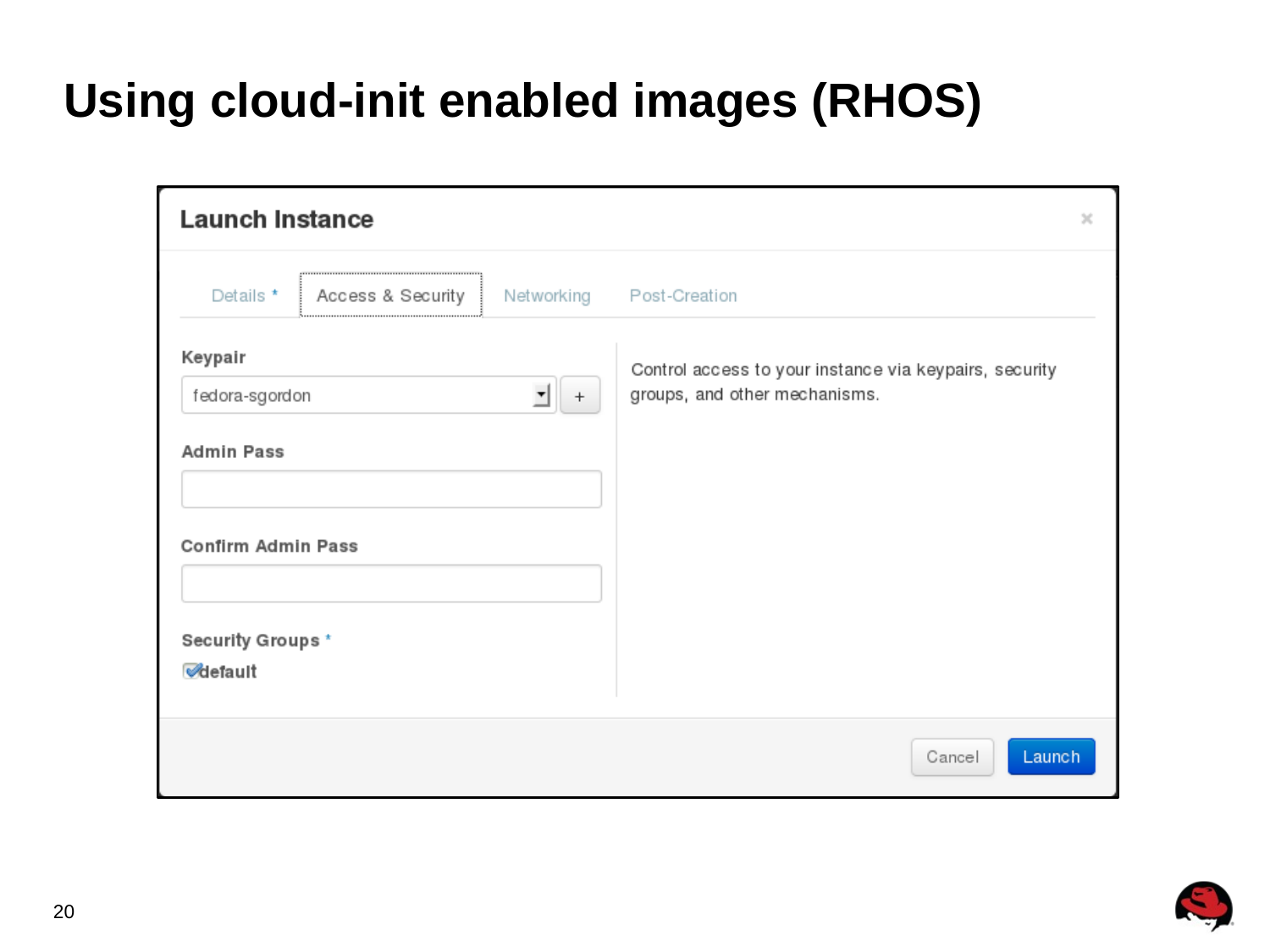## **Using cloud-init enabled images (RHOS)**

#### **Launch Instance**

Details \* Access & Security Networking Post-Creation **Customization Script** You can customize your instance after it's launched using the options available here. ... The "Customization Script" field is analogous to "User Data" in other systems.





в

 $\mathcal{M}$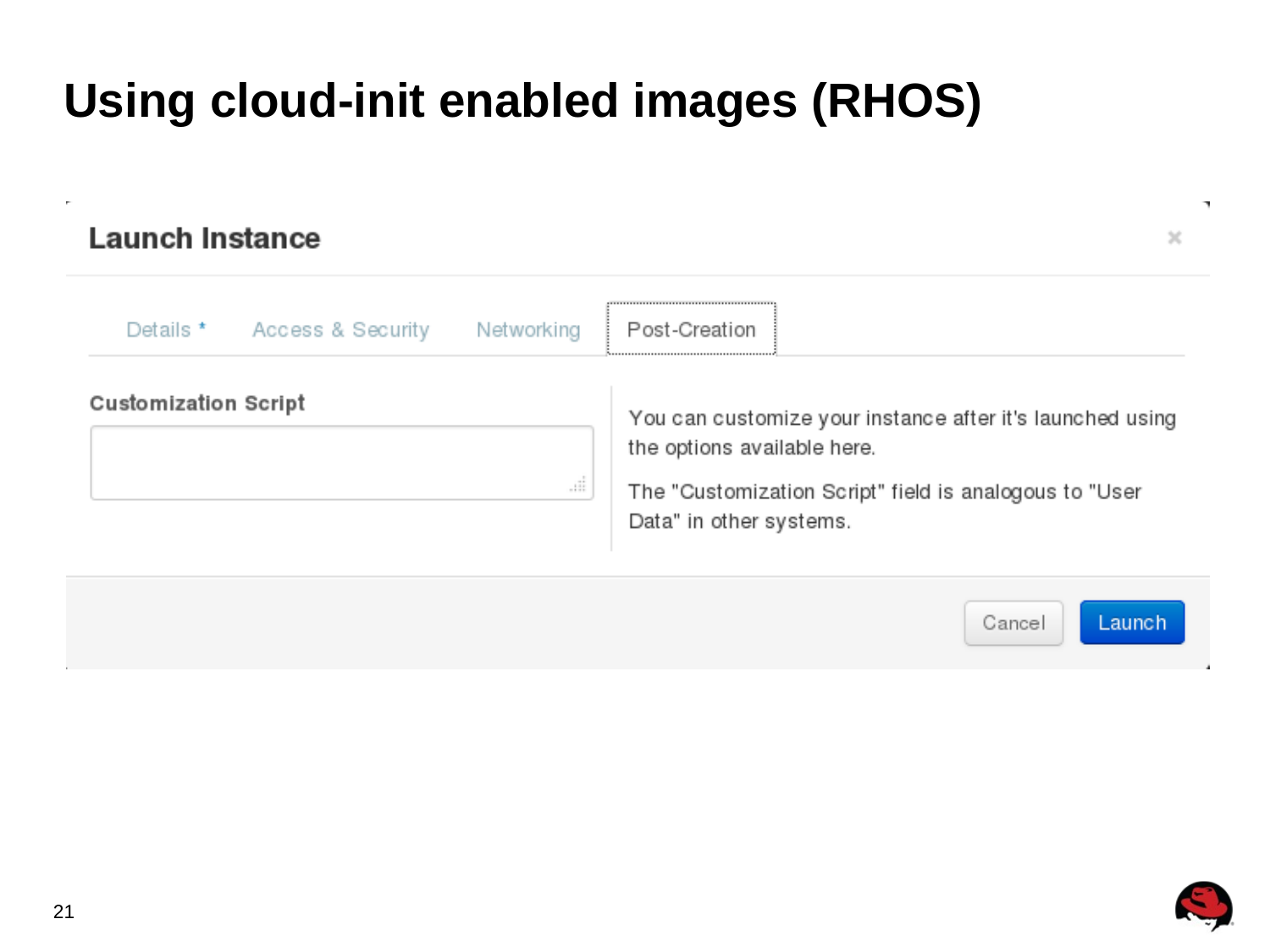#### **How does it work - OpenStack/EC2 Data Source**

 $$curl http://169.254.169.254/latest/meta-data$  $ami$ - $id$  $ami$ -launch-index ami-manifest-path block-device-mapping/ hostname instanceaction instance-id instance-type kernel-id local-hostname  $local$ -ipv $4$ placement/ public-hostname public-ipv4 public-keys/  $randisk-id$ Reservation-id  $$ \, \, \text{curl} \, \, \text{http://169.254.169.254/latest/user-data}$ #!/bin/bash



echo 'Extra user data here'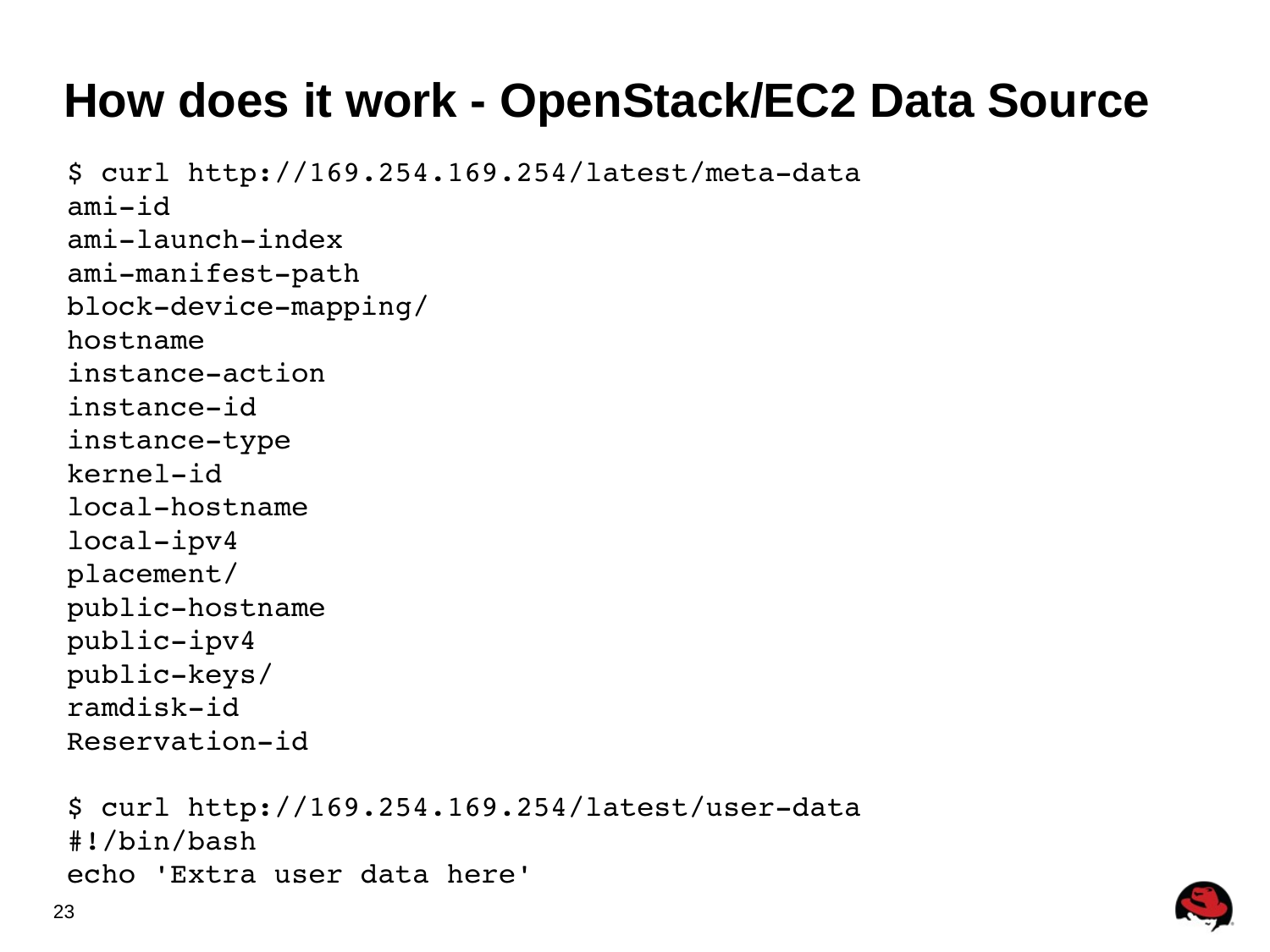## **Using cloud-init enabled images (RHOS)**

- Install the **rhel-guest-image-6** package from RH common:
	- # yum install rhel-quest-image-6
- Upload the image to glance:
	- # glance image-create --name rhel65-image --disk-format=qcow2 -container-format=bare --is-public=True –file=/usr/share/rhel-quest $image-6/rhel-quest-image-6-6.5-20140116.1-$ 1.qcow2
- Launch an instance based on the image.

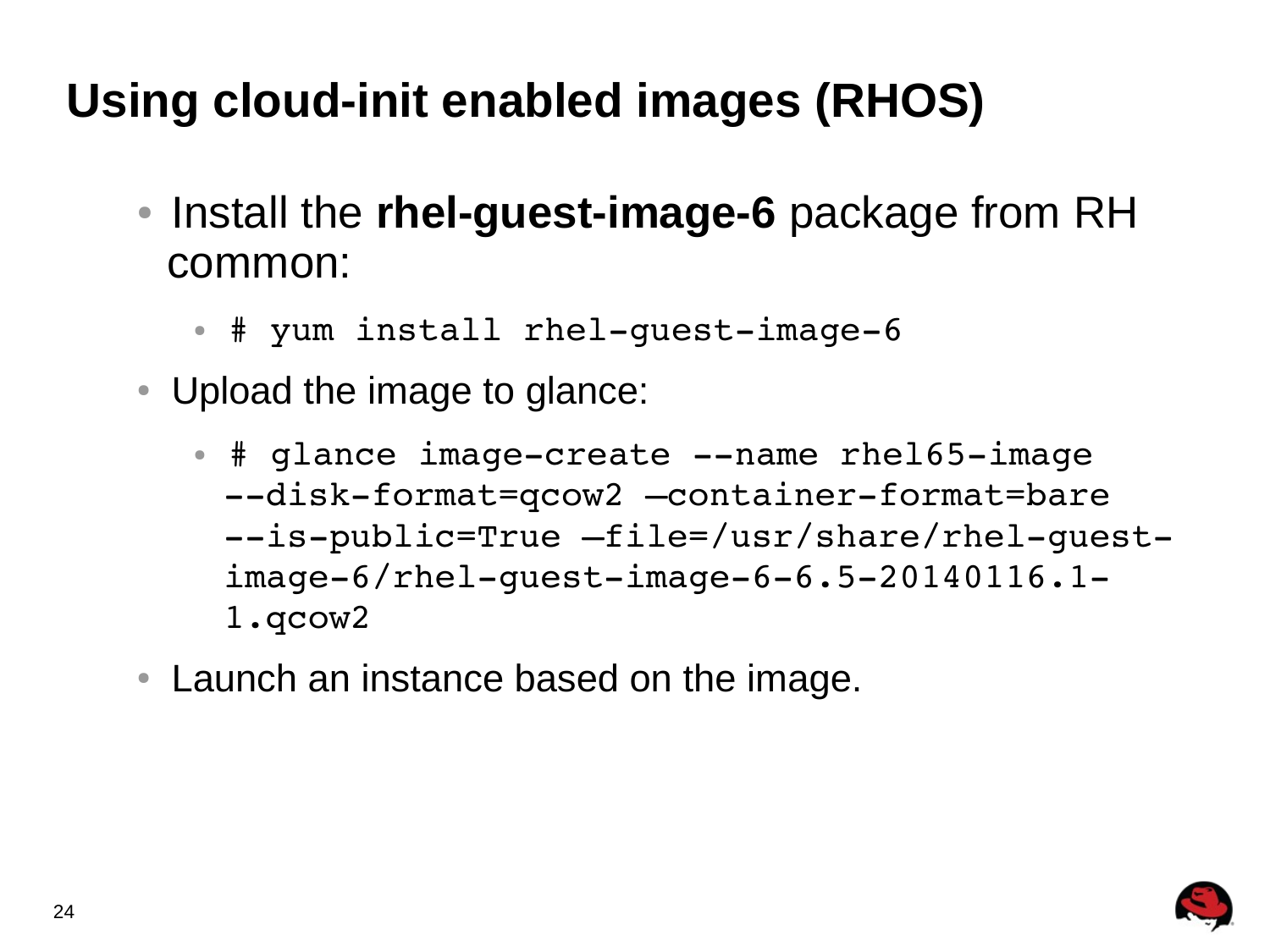## **Using cloud-init enabled images (RHOS)**

- Can also use the command line client:
	- $\bullet$  \$ nova boot  $-\text{-}$ image rhel-6.5  $-\text{-}$ flavor 1 --user-data *mydata.file*

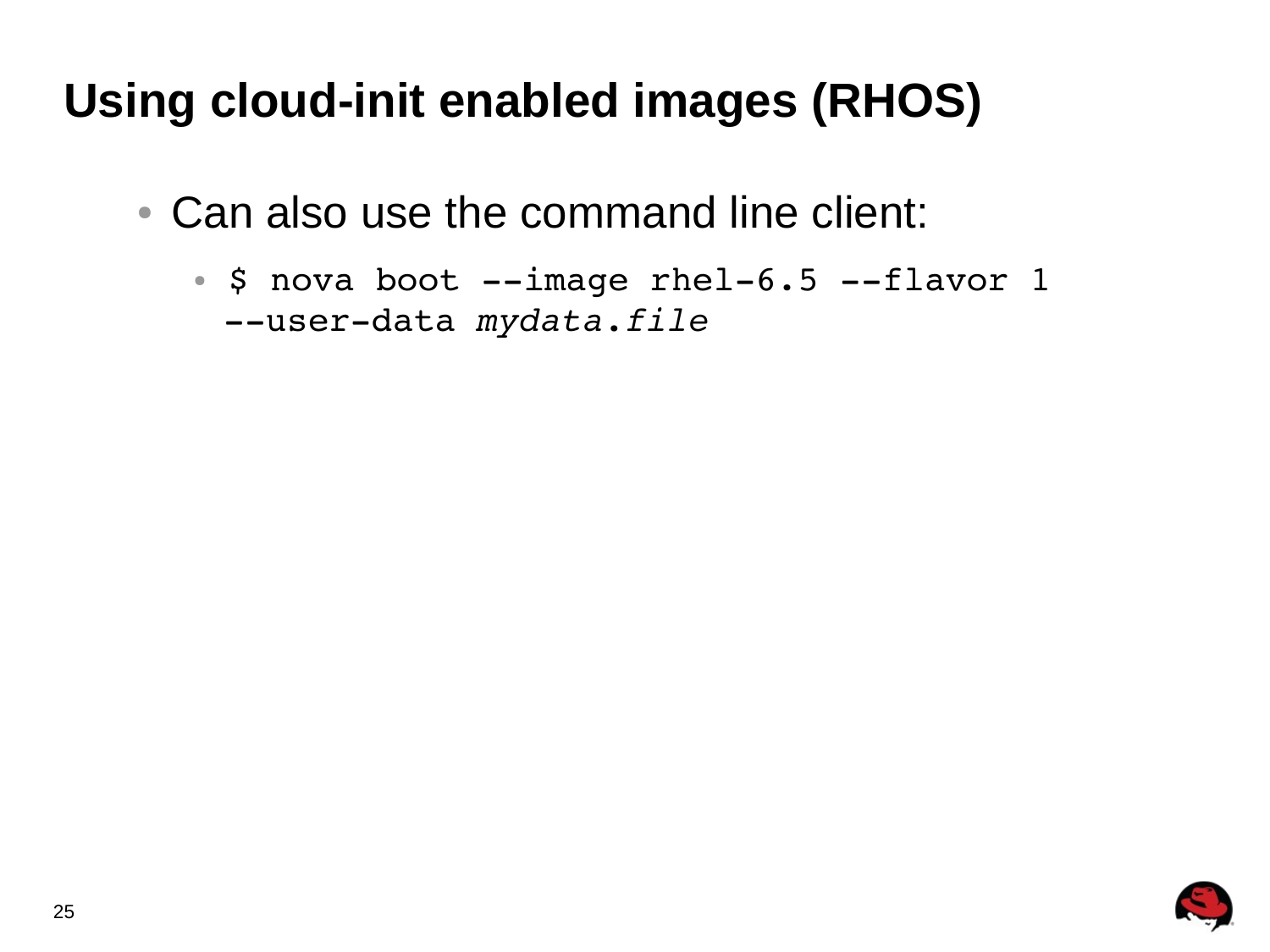#### **How does it work – VMware**

- Requires control of power and cdrom drive to the vm and access to the iso domain or the vSphere client to mount the iso
- cloud-init on vSphere searches for a CDROM with volume id CDROM on boot
- guest in vSphere using cloud-init reads the iso mounted containing the user-data.txt file:
	- Shell script  $(\#!)$
	- Cloud-config (#cloud-config)

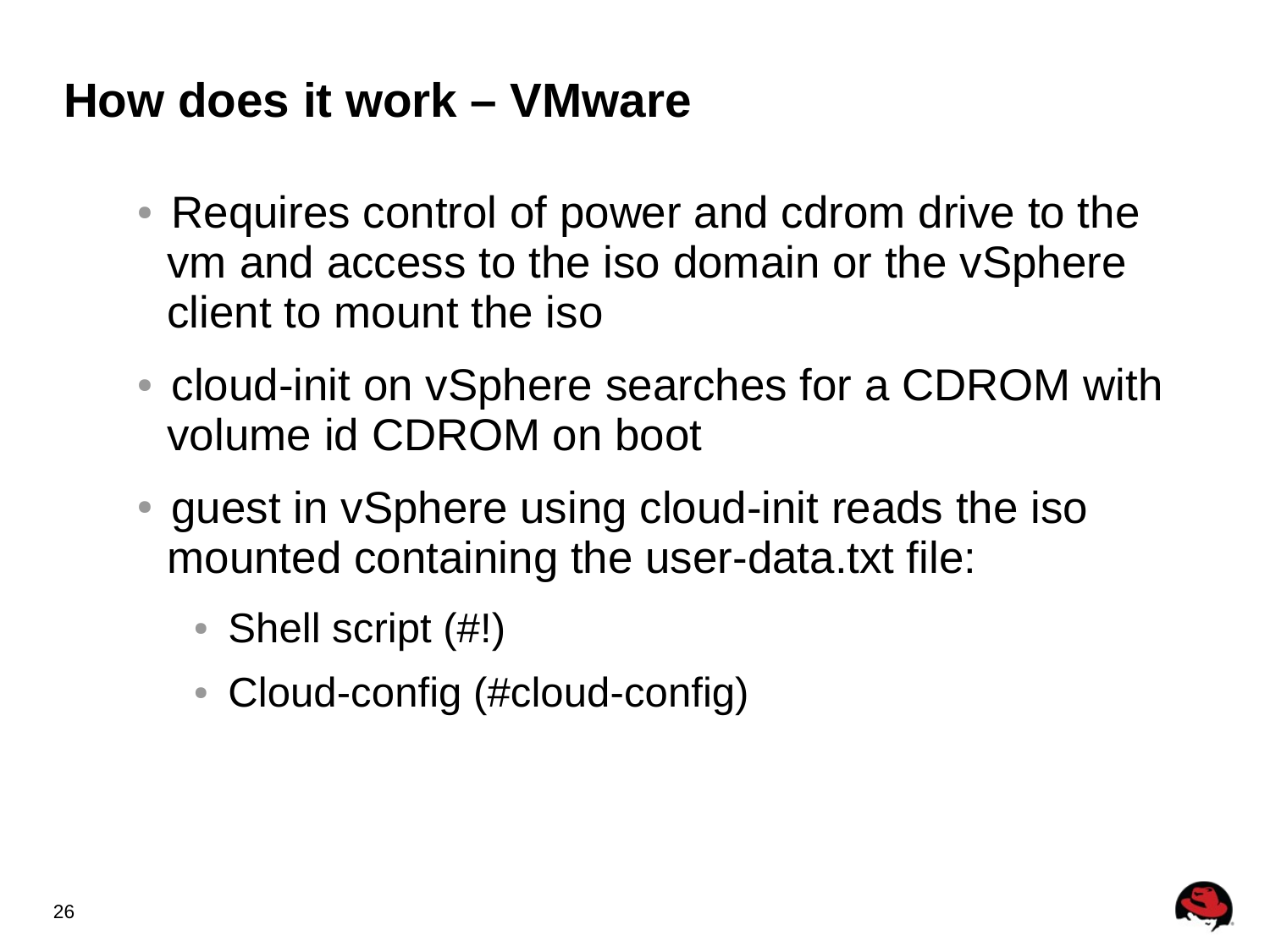#### **CloudForms: clone from template with cloud-init**





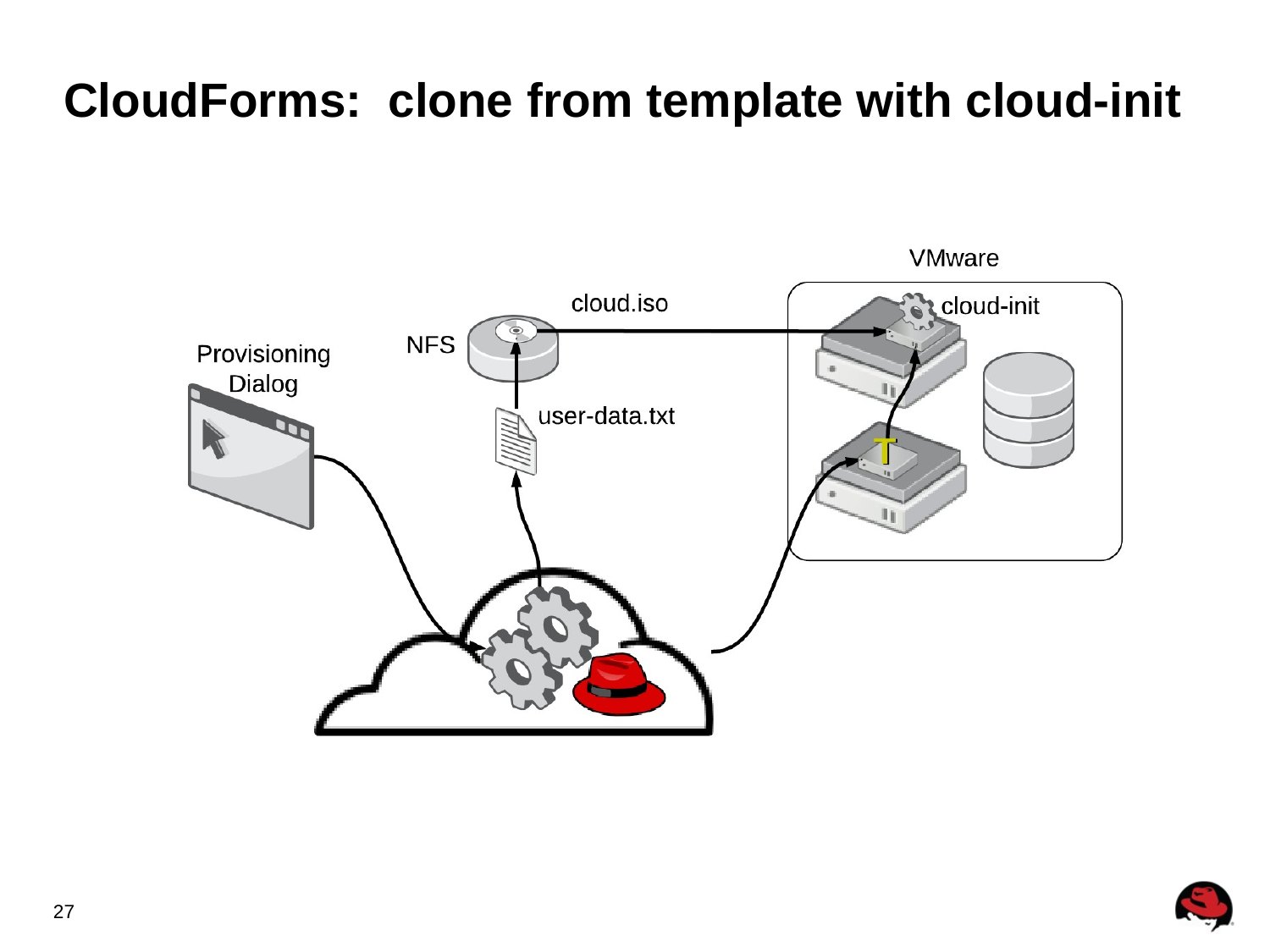## **Using cloud-init enabled images (VMware)**



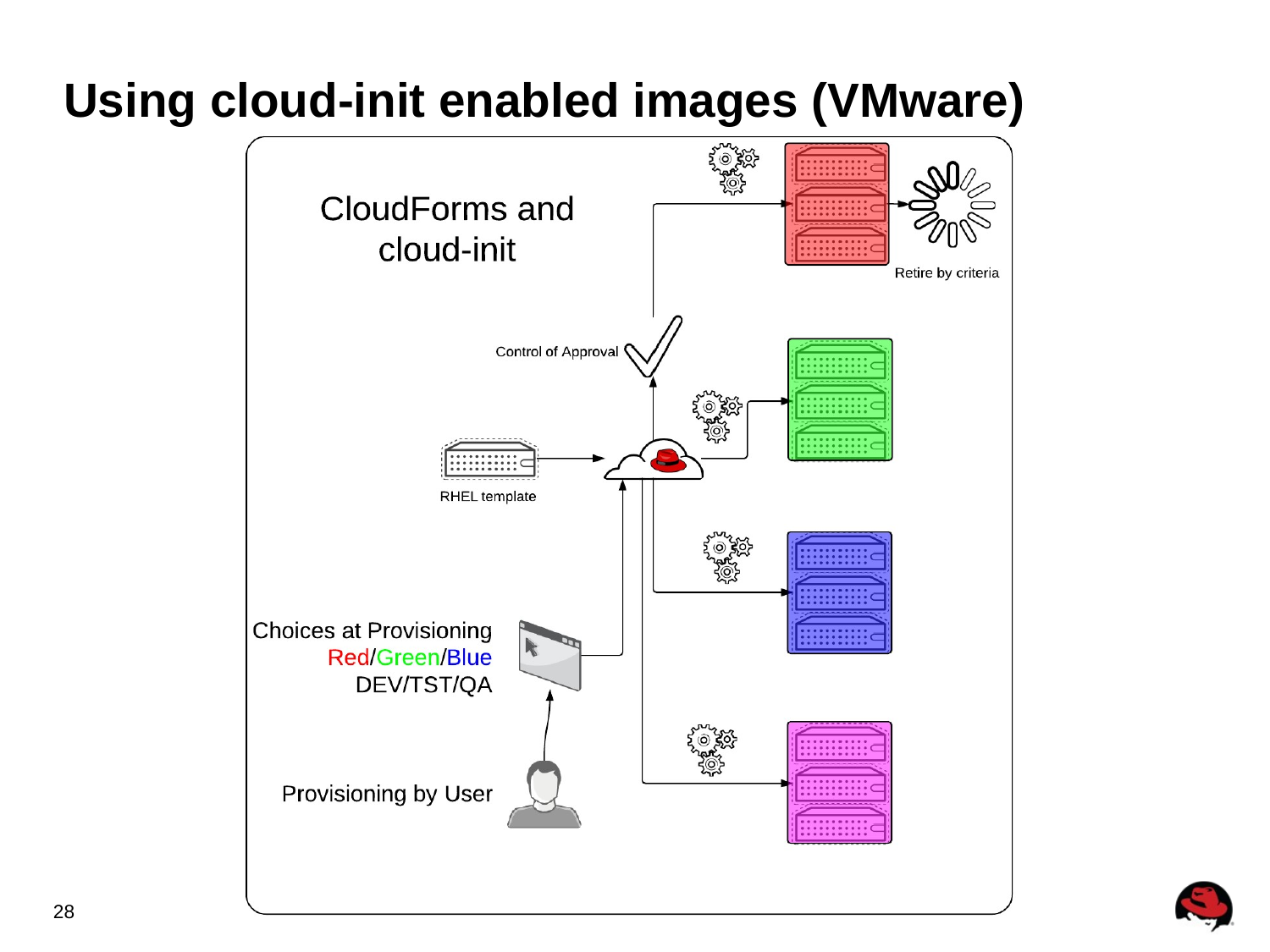## **Getting cloud-init enabled images**

- cloud-init package:
	- Included in Red Hat Common channel for RHEL.
		- 0.7.2 in EL6
		- $\bullet$  0.7.4 in FL7
	- Included in Fedora.
- Baked into many cloud images:
	- Red Hat Enterprise Linux
	- Fedora
- Easily added to custom images for most common distributions.

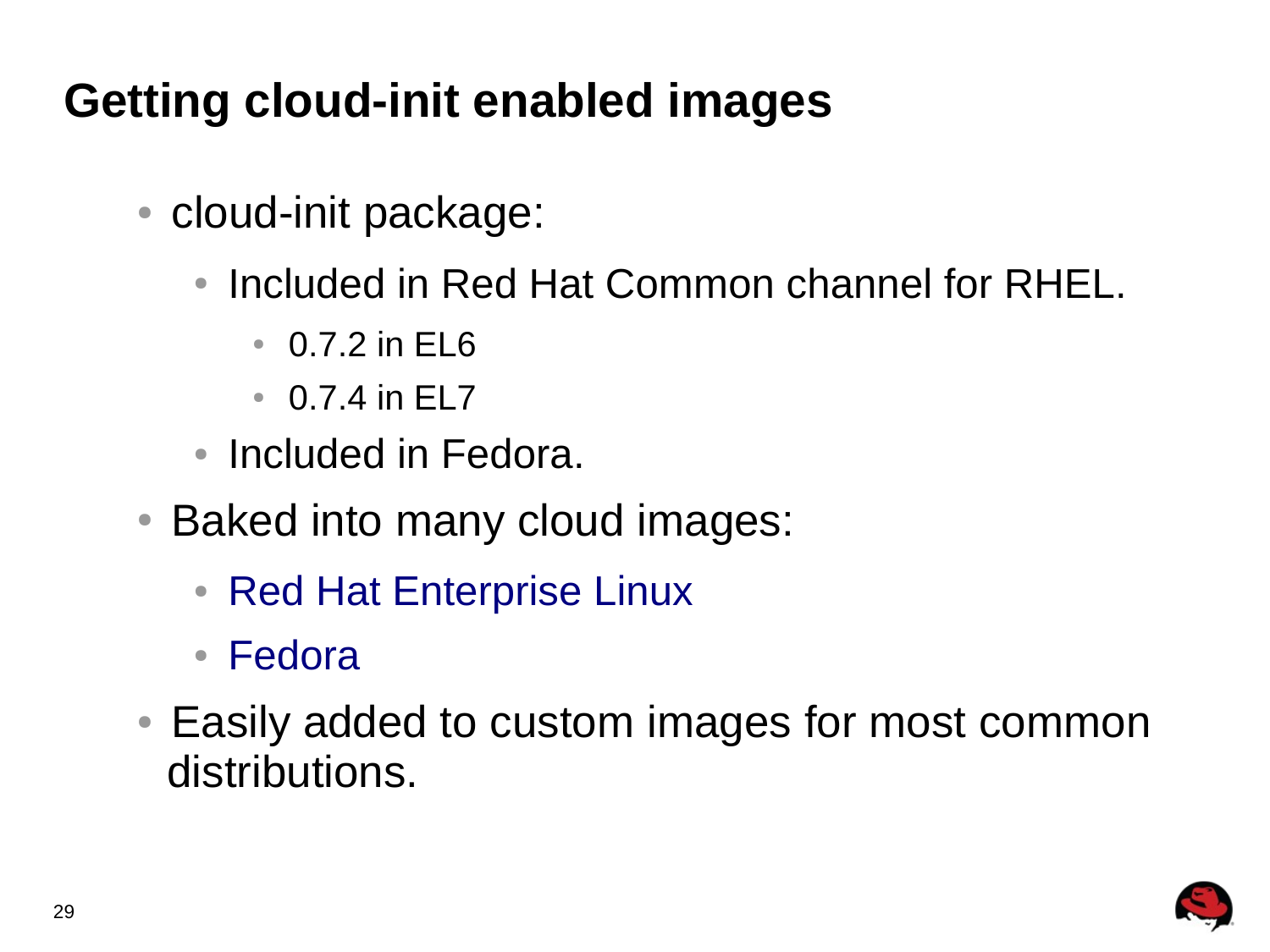## **Adding cloud-init to your own images (RHEV)**

- Install the cloud-init package
- Configure /etc/cloud/cloud.cfg
	- Allow root logins
		- disable\_root: 0
	- Add additional modules to customize behavior
		- cloud-final-modules:
		- [package-update-upgrade](https://rhn.redhat.com/rhn/software/channel/downloads/Download.do?cid=16952)-install
- Re[move t](http://fedoraproject.org/en/get-fedora#clouds)he following to templatize
	- /etc/udev/rules.d/70-persistent-\*
	- /etc/ssh/ssh\_host\*
	- /etc/sysconfig/rhn/systemid

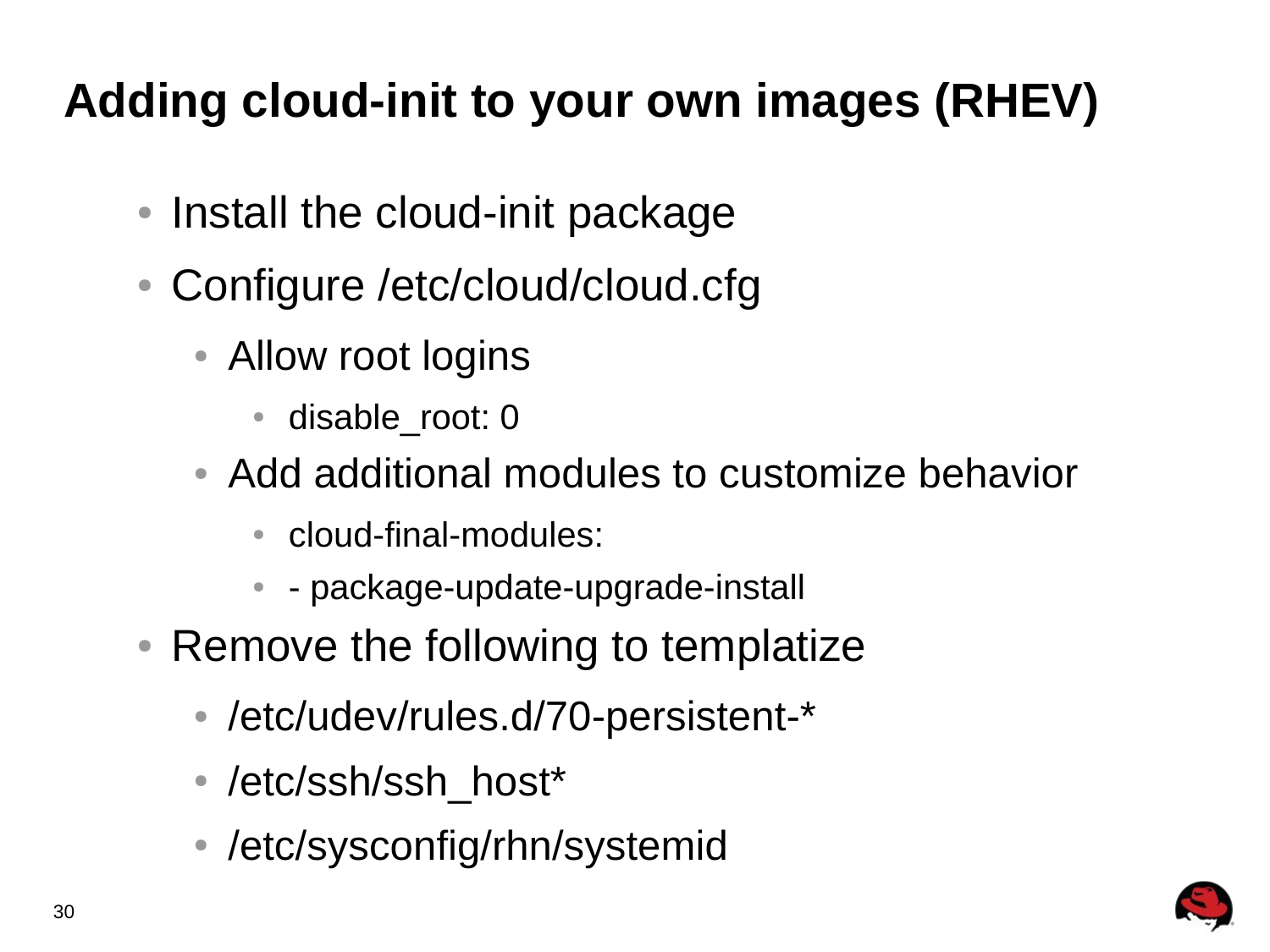## **Using cloud-init enabled images**

- Gotchas:
	- RHEV injects SSH key into root by default, which is disabled for SSH in the RHEL image (BZ # 1063518 ).
	- Free form text field for user data in UI does not capture "Enter" or "Shift + Enter", need to paste multiline data in (BZ # 1064567).

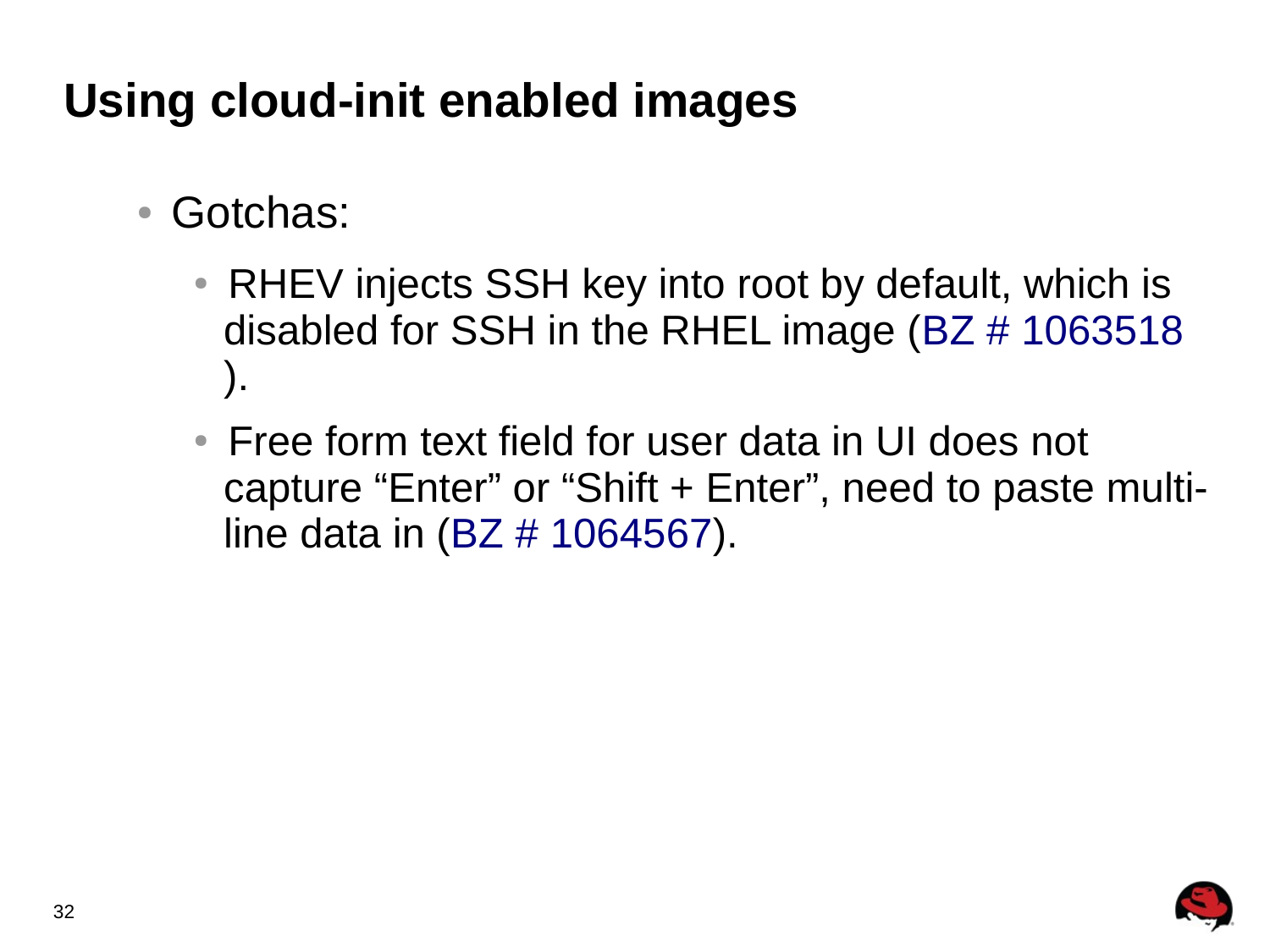## **Debugging**

- *I***var/log/cloud-init.log** in the guest contains (very) verbose output from the run.
- *Ivar/lib/cloud/* contains the data retrieved from the metadata service on config drive.
- Run can be simulated/repeated from inside the guest:
	- \$ cloud-init [-h] [--version] [--file FILES]  $[--debug]$   $[--force]$ {query,init,modules,single}